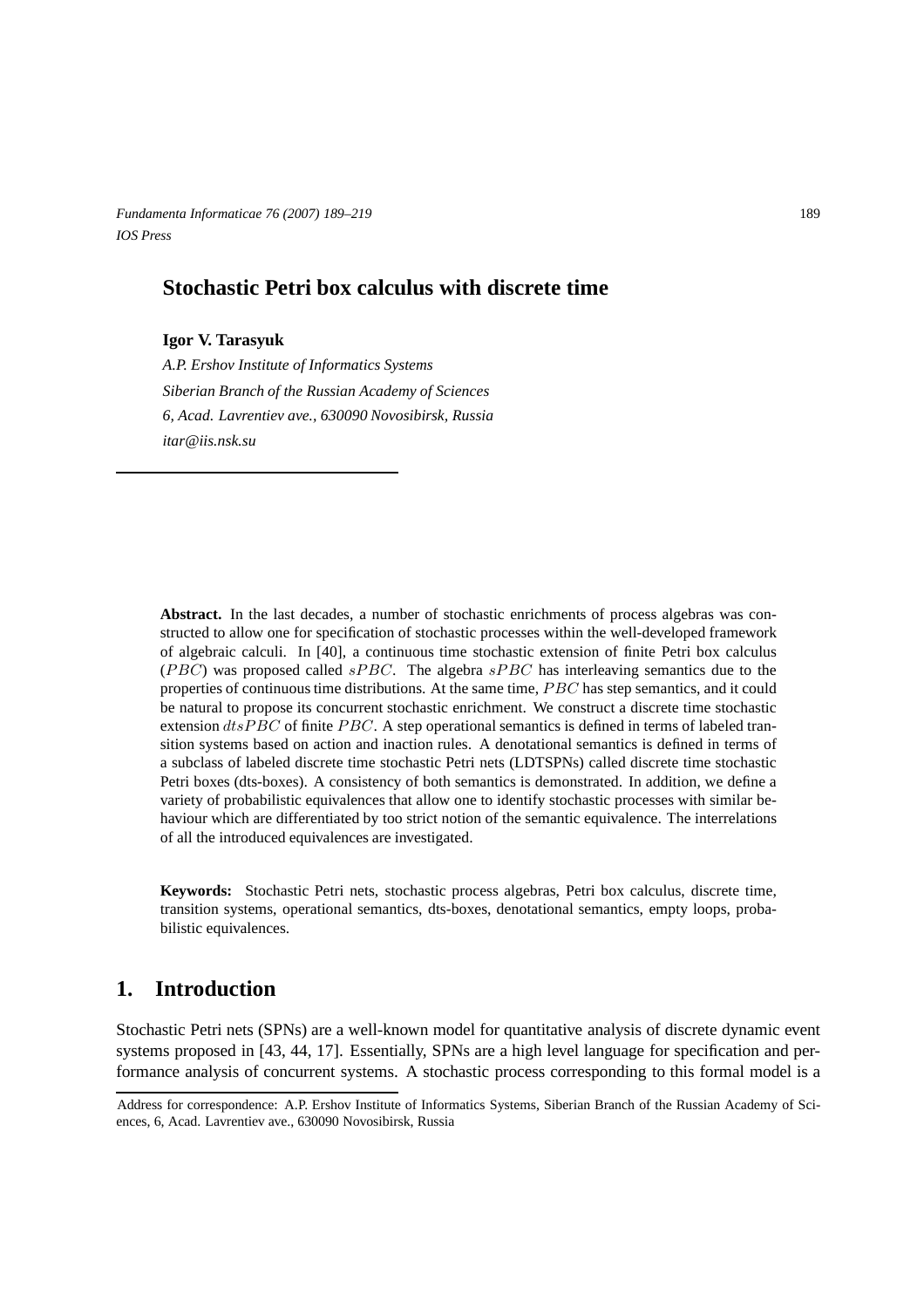Markov chain generated and analyzed by well-developed algorithms and methods. Firing probabilities distributed along continuous or discrete time scale are associated with transitions of an SPN. Thus, there exist SPNs with continuous and discrete time. Markov chains of the corresponding types are associated with the SPNs. As a rule, for SPNs with continuous time (CTSPNs), exponential or phase distributions of transition probabilities are used. For SPNs with discrete time (DTSPNs), geometric or combinations of geometric distributions are usually used. Transitions of CTSPNs fire one by one at continuous time moments. Hence, the semantics of this model is an interleaving one. In this semantics, parallel computations are modeled by all possible execution sequences of their components. Transitions of DTSPNs fire concurrently in steps at discrete time moments. Hence, this model has a step semantics. In this semantics, parallel computations are modeled by sequences of concurrent occurrences (steps) of their components. In [10, 11], a labeling for transitions of CTSPNs with action names was proposed. The labeling allows SPNs to model processes with functionally similar components: the transitions corresponding to the similar components are labeled by the same action. Moreover, one can compare labeled SPNs by different behavioural equivalences, and this makes possible to check stochastic processes specified by labeled SPNs for functional similarity. Therefore, one can compare both functional and performance properties, and labeled SPNs turn into a formalism for quantitative and qualitative analysis.

Algebraic calculi occupy a special place among formal models for specification of concurrent systems and analysis of their behavioral properties. In such process algebras (PAs), a system or a process is specified by an algebraic formula. A verification of the properties is accomplished at a syntactic level by means of well-developed systems of equivalences, axioms and inference rules. One of the first PAs was CCS (Calculus of Communicating Systems) [42]. Process algebras have been acknowledged to be very suitable formalism to operate with real time and stochastic systems as well. In the last years, stochastic extensions of PAs called stochastic process algebras (SPAs) became very popular as a modeling framework. SPAs do not just specify actions that can happen (qualitative features) as usual process algebras, but they associate some quantitative parameters with actions (quantitative characteristics). The papers [20, 9, 21, 16, 47, 12] propose a variety of SPAs. Process algebras allow one to specify processes in a compositional way via an expressive formal syntax. On the other hand, Petri nets provide one with an ability for visual representation of a process structure and execution. Hence, the relationship between SPNs and SPAs is of particular interest, since it allows to combine advantages of both models. For this, a semantics of algebraic formulas in terms of Petri nets is usually defined. In the stochastic case, the Markov chain of the stochastic process specified by an SPA formula is built based on the state transition graph of the corresponding SPN.

As a rule, stochastic process calculi proposed in the literature are based on interleaving. As a semantic domain, the interleaving formalism of transition systems is used. For example, an extension of CCS with probabilities and time called  $TPCCS$  was defined in [19]. An enrichment of  $BPA$  with probabilistic choice,  $prBPA$ , as well as an extension of  $prBPA$  with parallel composition operator named  $ACP_{\pi}^+$ have been proposed in [1]. A standard way for probabilistic extension of process algebras into the calculi of probabilistic transition systems was described in [22]. The most popular SPAs proposed so far are PEPA [21],  $TIPP$  [20] and  $EMPA$  [2]. It is worth to mention the stochastic process calculus PPA constructed in [46, 45] as well. Therefore, an investigation of a stochastic extension for more expressive and powerful algebraic calculi is an important issue. At present, the development of step or "true concurrency" (such that parallelism is considered as a causal independence) SPAs is in the very beginning. One can mention a concurrent SPA of finite processes  $StAFP_0$  with step semantics proposed in [14]. At the same time, there still exists no algebra of infinite concurrent stochastic processes.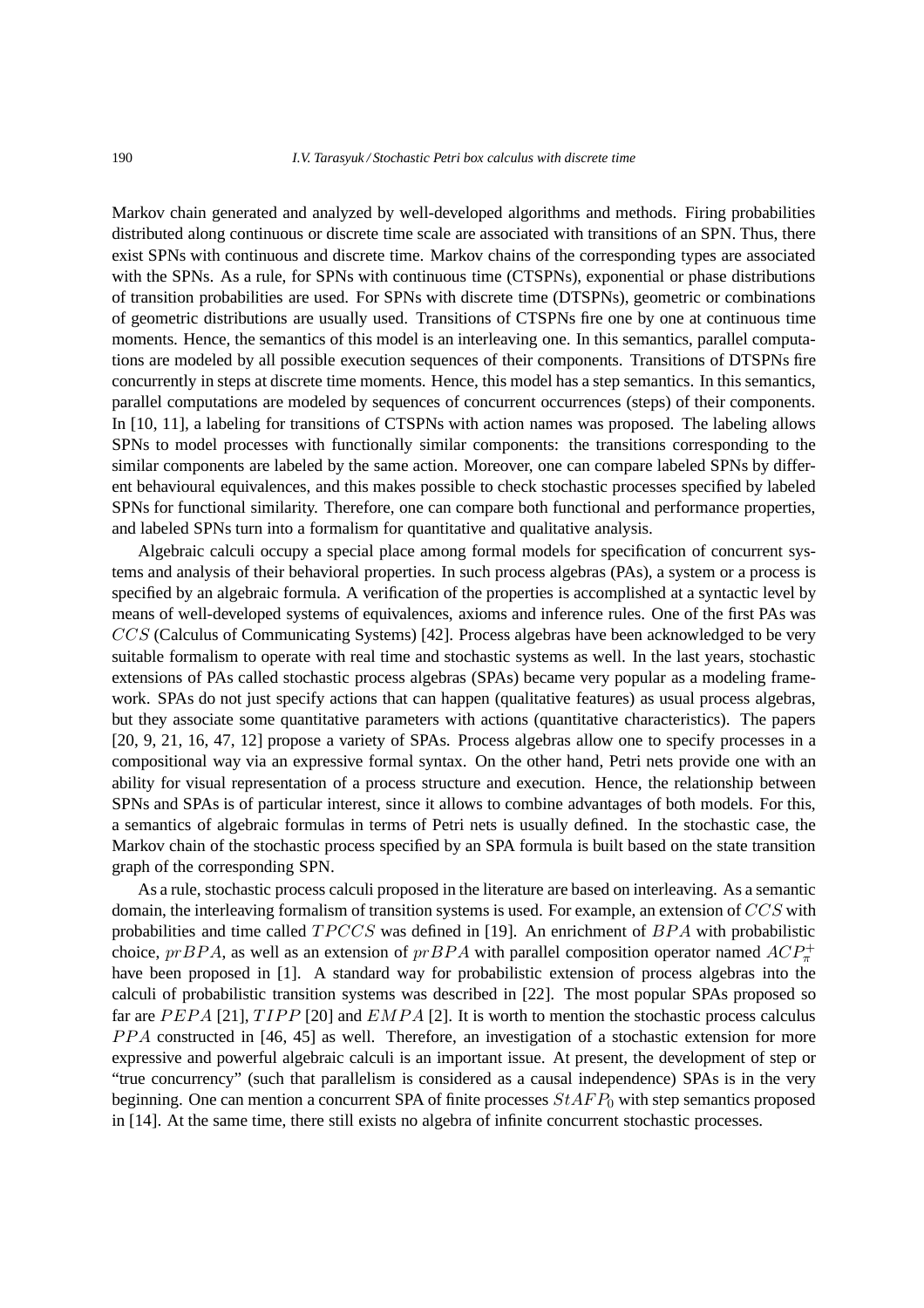Petri box calculus ( $PBC$ ) is a flexible and expressive process algebra based on calculi  $CCS$  [42] and  $AFP_0$  [23]. *PBC* was introduced more than 10 years ago [4], and it was well explored since that time [3, 25, 8, 15, 5, 26, 6, 7]. Its goal was to propose a compositional semantics for high level constructs of concurrent programming languages in terms of elementary Petri nets. Thus, PBC serves as a bridge between theory and applications. Formulas of PBC are combined not from single actions (including the invisible one) and variables only, as in CCS, but from multisets of actions called multiactions (*basic formulas*) as well. In contrast to CCS, concurrency and synchronization are different operations (*concurrent constructs*). Synchronization is defined as a unary multi-way stepwise operation based on communication of actions and their conjugates. The other fundamental operations are sequence and choice (*sequential constructs*). The calculus includes also restriction and relabeling (*abstraction constructs*). To specify infinite processes, refinement, recursion and iteration operations were added (*hierarchical constructs*). Thus, unlike CCS, algebra PBC has an additional iteration construction to specify infiniteness in the cases when finite Petri nets can be used as the semantic interpretation. For  $PBC$ , denotational semantics in terms of a subclass of Petri nets equipped with interface and considered up to isomorphism was proposed. This subclass is called Petri boxes. The calculus *PBC* has a step operational semantics in terms of labeled transition systems based on structural operational semantics (SOS) rules. A pomset operational semantics of  $PBC$  was defined in [25] such that the partial order information was extracted from "decorated" step traces. In these step sequences, multiactions were annotated with an information on the relative position of the expression part they were derived from.

A stochastic extension of *PBC* called stochastic Petri box calculus ( $sPBC$ ) was proposed in [40, 39, 41, 31, 35, 34, 36, 29]. In  $sPBC$ , multiactions have stochastic durations that follow negative exponential distribution. Each multiaction is instantaneous and equipped with a rate that is a parameter of the corresponding exponential distribution. The execution of a multiaction is possible only after the corresponding stochastic time delay. Just a finite part of *PBC* was used for the stochastic enrichment. This means that  $sPBC$  has neither refinement or recursion or iteration operations. A denotational semantics was defined in terms of a subclass of labeled continuous time stochastic Petri nets (CTSPNs) called stochastic Petri boxes (s-boxes). The calculus  $sPBC$  has interleaving operational semantics in terms of labeled transition systems. Note that we have interleaving behaviour here because of the fact that a simultaneous firing of any two transitions has zero probability in accordance to the properties of continuous time distributions. Current research in this branch has an aim to extend the specification abilities of  $sPBC$  and to define an appropriate congruence relation over algebraic formulas. Recent results on constructing iteration for  $sPBC$  were reported in [38, 30]. In the papers [32, 33], a number of new equivalence relations were proposed for regular terms of  $sPBC$  to choose later a suitable candidate for a congruence. In [37], the special multiactions with zero time delay were added to  $sPBC$ . A denotational semantics of such a  $sPBC$  extension was defined via a subclass of labeled generalized SPNs (GSPNs). The subclass is called generalized stochastic Petri boxes (gs-boxes). Nevertheless, there is still no stochastic extension of *PBC* with step semantics. It could be done with the use of labeled DTSPNs as a semantic area, since discrete time models allow for concurrent action occurrences. The enrichment based of DTSPNs would be natural because  $PBC$  has a step operational semantics.

A notion of equivalence is very important in formal theory of computing processes and systems. Behavioural equivalences are applied during verification stage both to compare behaviour of systems and reduce their structure. At present time, there exists a great diversity of different equivalence notions for concurrent systems, and their interrelations were well explored in the literature. The most popular and widely used one is bisimulation. Unfortunately, the mentioned behavioural equivalences take into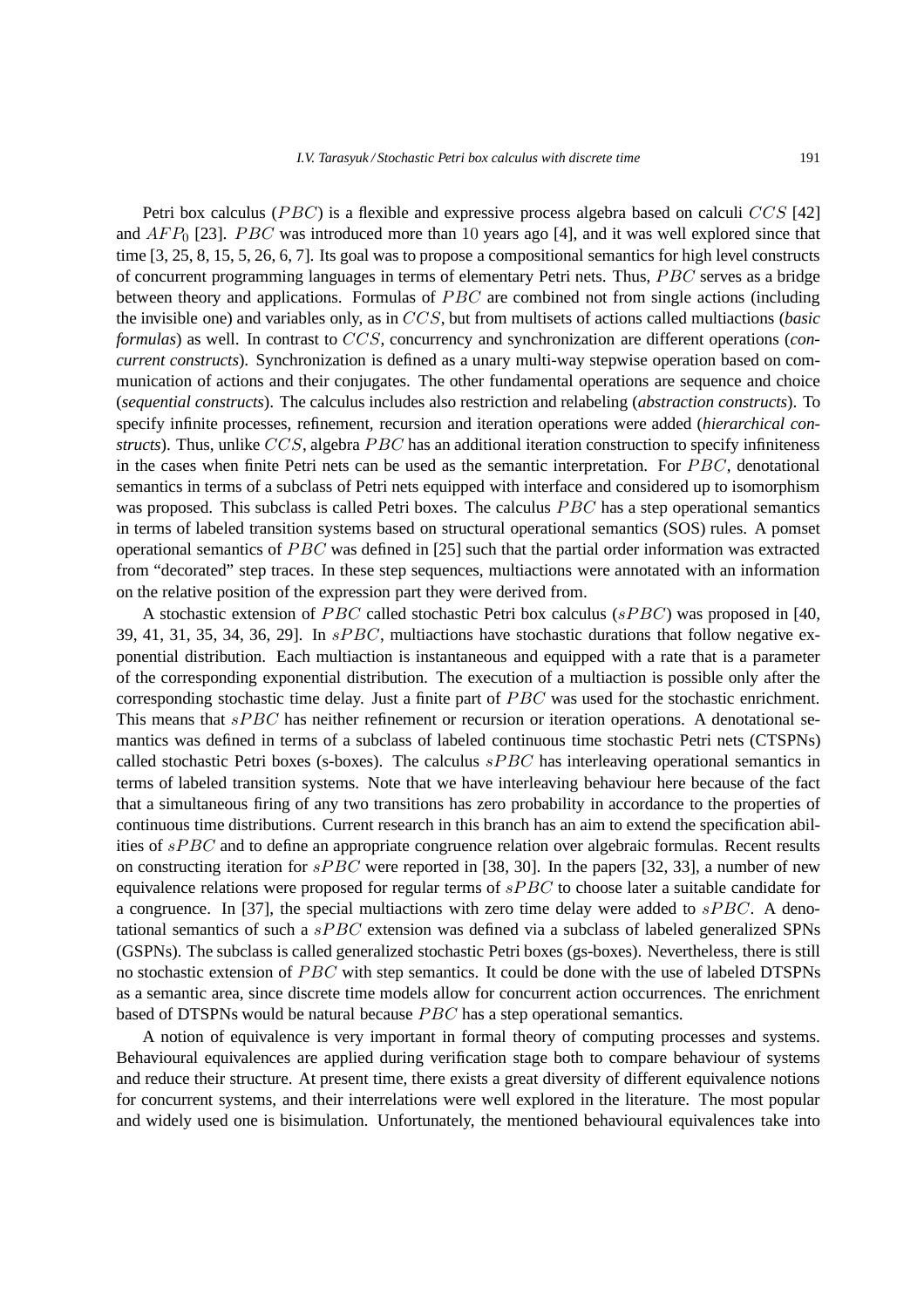account only functional (qualitative) but not performance (quantitative) aspects of system behaviour. Additionally, the equivalences are often interleaving ones, and they do not respect concurrency. SPAs inherited from untimed PAs a possibility to apply equivalences for comparison of specified processes. Like equivalences for other stochastic models, the relations for SPAs have special requirements due to the probabilities summation. The states from which similar future behaviours start have to be grouped into equivalence classes. The classes form elements of the aggregated state space, and they are defined a posteriori while searching for equivalences on state space of a model. In [12], a notion of interleaving stochastic bisimulation equivalence for process terms was introduced. At the same time, no appropriate equivalence notion was defined for concurrent SPAs so far. Thus, it is desirable to propose an equivalence relation for parallel SPAs that relates formulas specifying processes with similar behavior and differentiates those having non-similar one from a certain viewpoint.

We did some work on the development of concurrent discrete time SPNs and SPAs as well as on defining a variety of concurrent probabilistic equivalences. In [13], labeled weighted discrete time SPNs (LWDTSPNs) were proposed that is a modification of DTSPNs by transition labeling and weights. Transitions of LWDTSPNs are labeled by actions that represent elementary activities and can be visible or invisible to an external observer. For this net class, a number of new probabilistic  $\tau$ -trace and  $\tau$ bisimulation equivalences were defined that abstract from invisible actions (denoted by  $\tau$ ) and respect concurrency in different degrees (interleaving and step relations). In addition, probabilistic relations that require back or back-forth simulation were introduced. An application of the probabilistic back-forth  $\tau$ -bisimulation equivalences to compare stationary behaviour of the LWDTSPNs was demonstrated. In [14], a stochastic algebra of finite nondeterministic processes  $StAFP_0$  was proposed with semantics in terms of a subclass of LWDTSPNs and LDTSPNs called stochastic acyclic nets (SANs). The calculus defined is a stochastic extension of algebra  $AFP_0$  introduced in [24]. The calculus  $StAFP_0$  specifies concurrent stochastic processes. Another feature of the algebra is a net semantics allowing one to preserve the level of parallelism, since Petri nets is a classical "true concurrency" model. Usually, transition systems are used for this purpose, but they are not able to respect concurrency completely. An axiomatization for the semantic equivalence of  $StAFP_0$  was proposed. It was proved that any algebraic formula could be reduced to the "fully stratified" one with the use of the axiom system. This simplifies semantic comparison of formulas.

In this paper, we propose a discrete time stochastic extension of finite  $PBC$  called  $dtsPBC$ . The work consists of the following stages. First, we present the syntax of  $dtsPBC$ . Each multiaction of the initial calculus  $PBC$  is associated with a probability. Such a pair is called stochastic multiaction or activity. Second, we propose semantics of  $dtsPBC$ . A step operational semantics is constructed in terms of labeled transition systems based on action and inaction rules. The difficulty here is a careful elaboration of step probabilities for formulas with parallelism and synchronization as well as the conflict resolving mechanism related to the probabilistic choice. The denotational semantics is defined in terms of a subclass of labeled DTSPNs (LDTSPNs) called discrete time stochastic Petri boxes (dts-boxes). A consistency of operational and denotational semantics is proved. In the last part, we define a number of probabilistic equivalences in the algebraic setting based of transition systems without empty behaviour. These relations are weaker than the semantic equivalence of  $dtsPBC$ . They are used to identify stochastic processes with similar behaviour which are differentiated by the semantic equivalence that is too strict in many cases. The interrelations diagram of all the introduced equivalences is built. The earlier report on the results presented here is [49].

The paper is organized as follows. In the next Section 2 a syntax of calculus  $dt s P B C$  is presented.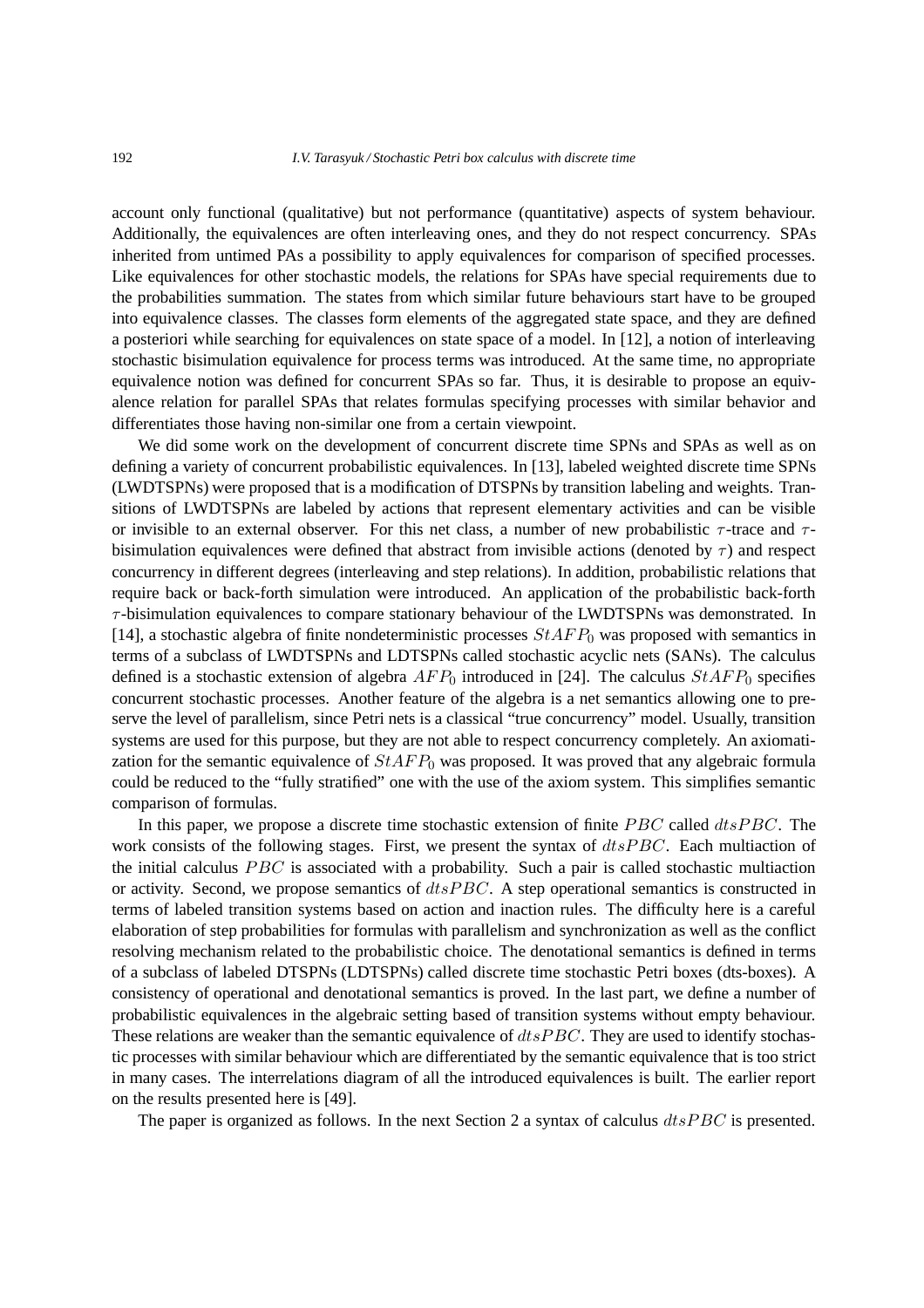Then, in Section 3 we construct operational semantics of the algebra in terms of labeled transition systems. In Section 4 we propose denotational semantics based on a subclass of LDTSPNs. Section 5 is devoted to the construction and the interrelations of probabilistic algebraic equivalences based on transition systems without empty loops. The concluding Section 6 summarizes the results obtained and outlines research perspectives in this area.

# **2. Syntax**

Petri box calculus *PBC* was proposed in [4]. Its formulas specify Petri boxes (PBs), a special class of labeled Petri nets. In this section we propose a syntax of discrete time stochastic extension of finite PBC called *discrete time stochastic Petri box calculus* dtsPBC with semantics in terms of discrete time stochastic Petri boxes (dtsPBs), a special class of LDTSPNs.

First, we recall a definition of multiset that is an extension of the set notion by allowing several identical elements.

**Definition 2.1.** Let X be a set. A finite *multiset (bag)* M over X is a mapping  $M : X \to \mathbb{N}$  such that  $|\{x \in X \mid M(x) > 0\}| < \infty$ , i.e., it can contain finite number of elements only.

We denote the *set of all finite multisets* over X by  $N_f^X$ . When  $\forall x \in X$   $M(x) \leq 1$ , M is a proper set. The *cardinality* of a multiset M is defined as  $|M| = \sum_{x \in X} M(x)$ . We write  $x \in M$  if  $M(x) > 0$  and  $M \subseteq M'$  if  $\forall x \in X$   $M(x) \leq M'(x)$ . We define  $(M + M')(x) = M(x) + M'(x)$  and  $(M - M')(x) = \max\{0, M(x) - M'(x)\}.$ 

Let  $Act = \{a, b, ...\}$  be the set of *elementary actions*. Then  $\widehat{Act} = \{\hat{a}, \hat{b}, ...\}$  is the set of *conjunctive actions (conjugates)* such that  $a \neq \hat{a}$  and  $\hat{a} = a$ . Let  $\mathcal{A} = Act \cup \widehat{Act}$  be the set of *all actions*, and  $\mathcal{L} = N_f^{\mathcal{A}}$  be the set of *all multiactions*. Note that  $\emptyset \in \mathcal{L}$ , this corresponds to an internal activity, i.e., the execution of a multiaction that contains no visible action names. The *alphabet* of  $\alpha \in \mathcal{L}$  is defined as  $\mathcal{A}(\alpha) = \{x \in \mathcal{A} \mid \alpha(x) > 0\}.$ 

An *activity (stochastic multiaction)* is a pair  $(\alpha, \rho)$ , where  $\alpha \in \mathcal{L}$  and  $\rho \in (0, 1)$  is the probability of the multiaction  $\alpha$ . The multiaction probabilities are used to calculate probabilities of state changes (steps) at discrete time moments. The multiaction probabilities are required not to be equal to 1, since otherwise, the multiactions with probability 1 always happen in a step, and all other with the less probabilities do not. In this case, technical difficulties appear with conflicts resolving, see [44]. Let  $SL$  be the set of *all activities*. Let us note that the same multiaction  $\alpha \in \mathcal{L}$  may have different probabilities in the same specification. The *alphabet* of  $(\alpha, \rho) \in \mathcal{SL}$  is defined as  $\mathcal{A}(\alpha, \rho) = \mathcal{A}(\alpha)$ . For  $(\alpha, \rho) \in \mathcal{SL}$ , we define its *multiaction part* as  $\mathcal{L}(\alpha, \rho) = \alpha$  and its *probability part* as  $\Omega(\alpha, \rho) = \rho$ .

Activities are combined into formulas by the following operations: *sequential execution* ;, *choice* [], *parallelism*  $\parallel$ , *relabeling* [*f*], *restriction* **rs** and *synchronization* sy.

Relabeling functions  $f : A \to A$  are bijections preserving conjugates, i.e.,  $\forall x \in A$   $f(\hat{x}) = \overline{f(x)}$ . Let  $\alpha, \beta \in \mathcal{L}$  be two multiactions such that for some action  $a \in Act$  we have  $a \in \alpha$  and  $\hat{a} \in \beta$  or  $\hat{a} \in \alpha$ and  $a \in \beta$ . Then synchronization of  $\alpha$  and  $\beta$  by  $a$  is defined as  $\alpha \oplus_{a} \beta = \gamma$ , where

$$
\gamma(x) = \begin{cases} \alpha(x) + \beta(x) - 1, & x = a \text{ or } x = \hat{a}; \\ \alpha(x) + \beta(x), & \text{otherwise}. \end{cases}
$$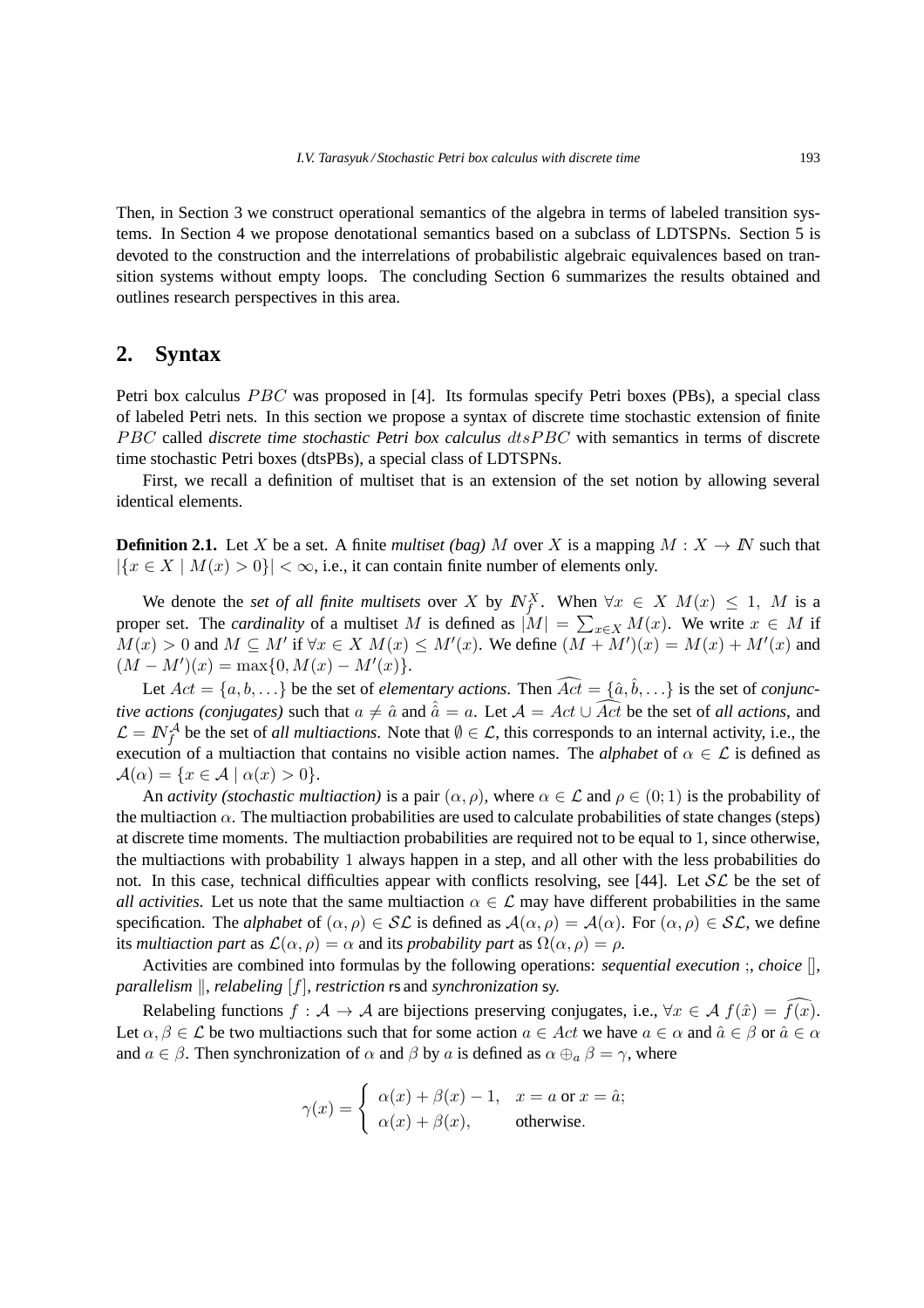Static expressions specify the structure of a system. As we shall see, they agree to unmarked SPNs.

**Definition 2.2.** Let  $(\alpha, \rho) \in \mathcal{SL}$  and  $a \in Act$ . A *static expression* of  $dtsPBC$  is defined as

 $E ::= (\alpha, \rho) | E; E | E | E | E | E | E | E | f | | E$  rs  $a | E$  sy  $a$ .

Let  $StatExpr$  denote the set of *all static expressions* of  $dtsPBC$ .

Dynamic expressions specify the states of a system. As we shall see, they agree to marked SPNs.

**Definition 2.3.** Let  $(\alpha, \rho) \in \mathcal{SL}$ ,  $a \in Act$  and  $E \in StatExpr$ . A *dynamic expression* of *dtsPBC* is defined as

 $G ::= \overline{E} | E | G; E | E; G | G || E | E || G | G || G | G | f | G$ rs a | G sy a.

Let  $DynExpr$  denote the set of *all dynamic expressions* of  $dtsPBC$ .

# **3. Operational semantics**

In this section we construct a step operational semantics in terms of labeled transition systems.

# **3.1. Inaction rules**

First, we define inaction rules for overlined and underlined static expressions. Let  $E, F \in StatExpr$ and  $a \in Act$ .

$$
\frac{\overline{E; F} \stackrel{\emptyset}{\rightarrow} \overline{E}; F}{\underline{E[|F} \stackrel{\emptyset}{\rightarrow} E[|F]} \frac{E; F \stackrel{\emptyset}{\rightarrow} E; \overline{F}}{\underline{E[|F} \stackrel{\emptyset}{\rightarrow} E[|F]} \frac{E; \underline{F} \stackrel{\emptyset}{\rightarrow} \underline{E}; F}{\underline{E[|F} \stackrel{\emptyset}{\rightarrow} \overline{E[|F]} \frac{E}}{\underline{F}} \frac{E; \underline{F} \stackrel{\emptyset}{\rightarrow} E; \underline{F}}{\underline{E[|F} \stackrel{\emptyset}{\rightarrow} E[|F]} \frac{E[|F \stackrel{\emptyset}{\rightarrow} \overline{E[|F]} \stackrel{\emptyset}{\rightarrow} E]}{\underline{E[|F} \stackrel{\emptyset}{\rightarrow} E[|F]} \frac{E[|F \stackrel{\emptyset}{\rightarrow} E|F}{\underline{E[f]} \stackrel{\emptyset}{\rightarrow} \overline{E}[f]} \frac{E[|F \stackrel{\emptyset}{\rightarrow} E|F}{\underline{E[f]} \stackrel{\emptyset}{\rightarrow} E}[f]
$$
\n
$$
\underline{E[|f] \stackrel{\emptyset}{\rightarrow} E[f]} \stackrel{\text{E: F} \stackrel{\emptyset}{\rightarrow} E \stackrel{\emptyset}{\rightarrow} E; \text{S: G} \stackrel{\emptyset}{\rightarrow} E; \text{S: G} \stackrel{\emptyset}{\rightarrow} E; \text{S: G} \stackrel{\emptyset}{\rightarrow} E; \text{S: G} \stackrel{\emptyset}{\rightarrow} E; \text{S: G} \stackrel{\emptyset}{\rightarrow} E; \text{S: G} \stackrel{\emptyset}{\rightarrow} E; \text{S: G} \stackrel{\emptyset}{\rightarrow} E; \text{S: G} \stackrel{\emptyset}{\rightarrow} E; \text{S: G} \stackrel{\emptyset}{\rightarrow} E; \text{S: G} \stackrel{\emptyset}{\rightarrow} E; \text{S: G} \stackrel{\emptyset}{\rightarrow} E; \text{S: G} \stackrel{\emptyset}{\rightarrow} E; \text{S: G} \stackrel{\emptyset}{\rightarrow} E; \text{S: G} \stackrel{\emptyset}{\rightarrow} E; \text{S: G} \stackrel{\emptyset}{\rightarrow} E; \text{S: G} \stackrel{\emptyset}{\rightarrow} E; \text{S: G} \stackrel{\emptyset}{\rightarrow} E; \text{S: G} \stackrel{\emptyset
$$

Second, we propose inaction rules for arbitrary dynamic expressions. Let  $E \in StatExpr$ ,  $G, H, \widetilde{G}$ ,  $H \in DunExpr$  and  $a \in Act$ .

$$
G \stackrel{\emptyset}{\to} G \quad \frac{G^{\stackrel{\emptyset}{\to}}\tilde{G}, \circ \in \{;,\llbracket \}}{G \circ E^{\stackrel{\emptyset}{\to}}\tilde{G} \circ E} \quad \frac{G^{\stackrel{\emptyset}{\to}}\tilde{G}, \circ \in \{;,\llbracket \}}{E \circ G^{\stackrel{\emptyset}{\to}}E \circ \tilde{G}} \quad \frac{G^{\stackrel{\emptyset}{\to}}\tilde{G}}{G \parallel H^{\stackrel{\emptyset}{\to}}\tilde{G} \parallel H} \quad \frac{H^{\stackrel{\emptyset}{\to}}\tilde{H}}{G \parallel H^{\stackrel{\emptyset}{\to}}G\parallel \tilde{H}} \quad \frac{G^{\stackrel{\emptyset}{\to}}\tilde{G}}{G[f] \stackrel{\emptyset}{\to} \tilde{G}[f]} \quad \frac{G^{\stackrel{\emptyset}{\to}}\tilde{G}, \circ \in \{rs, sy\}}{G \circ a \stackrel{\emptyset}{\to} \tilde{G} \circ a}
$$

Note that the rule  $G \stackrel{\emptyset}{\to} G$  is intentionally included in the set of rules above. It reflects a non-zero probability to stay in a state at the next time moment that is an essential feature of discrete time stochastic processes.

A dynamic expression G is *operative* if no inaction rule can be applied to it, with the exception of  $G \stackrel{\emptyset}{\rightarrow} G$ . Note that any dynamic expression can be always transformed into a (not necessarily unique) operative one using inaction rules. Let OpDynExpr denote the set of *all operative dynamic expressions* of  $dt$ sPBC.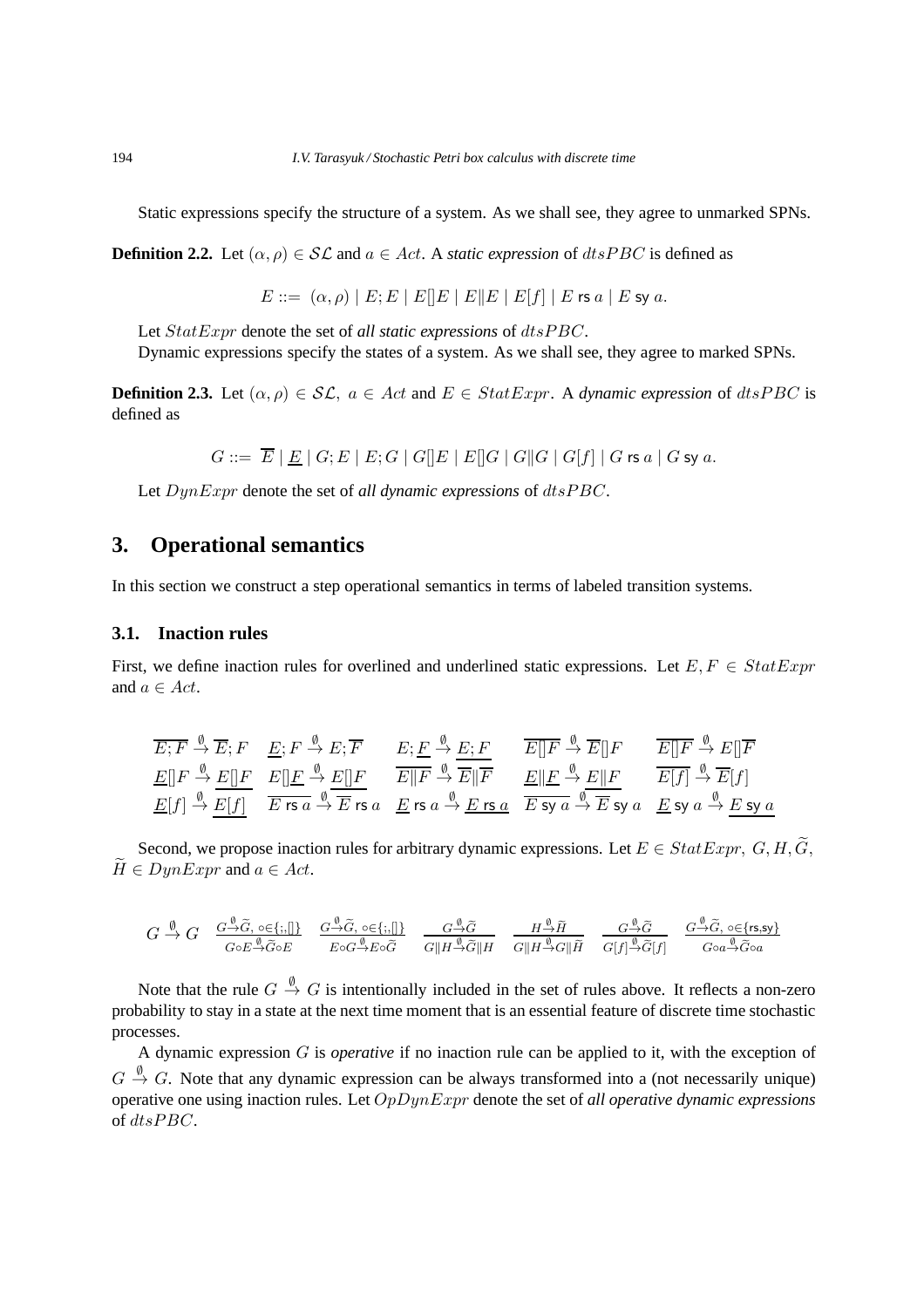**Definition 3.1.** Let  $\simeq$   $\leq$   $(\xrightarrow{\emptyset} \cup \xleftarrow{\emptyset}^*)^*$  be dynamic expression isomorphism in  $dtsPBC$ . Thus, two dynamic expressions G and G' are *isomorphic*, denoted by  $G \simeq G'$ , if they can be reached from each other by applying inaction rules.

## **3.2. Action rules**

Now we propose action rules which describe expression transformations due to the execution of multisets of activities. Let  $(\alpha, \rho), (\beta, \chi) \in \mathcal{SL}, E \in Start\, \mathcal{CH}, G, H \in Opp\, \widetilde{G}, \widetilde{H} \in Dyn\,$  $a \in Act$ . Moreover, let  $\Gamma, \Delta \in \mathbb{N}_f^{\mathcal{SL}}$ . The *alphabet* of  $\Gamma \in \mathbb{N}_f^{\mathcal{SL}}$  is defined as  $\mathcal{A}(\Gamma) = \cup_{(\alpha,\rho) \in \Gamma} \mathcal{A}(\alpha)$ .

$$
\frac{H-\widetilde{H}}{G||H-\widetilde{G}||\widetilde{H}} \quad \frac{G-\widetilde{G}}{G;\widetilde{B}-\widetilde{G};E} \quad \frac{G-\widetilde{G}}{E;G-\widetilde{F};\widetilde{G}} \quad \frac{G-\widetilde{G}}{G||E-\widetilde{G}||E} \quad \frac{G-\widetilde{G}}{E||G-\widetilde{F}E||\widetilde{G}} \quad \frac{G-\widetilde{G}}{G||H-\widetilde{G}||H}
$$
\n
$$
\frac{H-\widetilde{H}}{G||H-\widetilde{G}||\widetilde{H}} \quad \frac{G-\widetilde{G}}{G||H-\widetilde{F};\widetilde{G}||\widetilde{H}} \quad \frac{G-\widetilde{G}}{G||H-\widetilde{G}||\widetilde{H}} \quad \frac{G-\widetilde{G}}{G||H-\widetilde{G}||\widetilde{H}} \quad \frac{G-\widetilde{G}}{G||H-\widetilde{G}||\widetilde{H}} \quad \frac{G-\widetilde{G}}{G||H-\widetilde{G}||\widetilde{H}} \quad \frac{G-\widetilde{G}}{G}}{G\widetilde{H}||H-\widetilde{G}||\widetilde{H}} \quad \frac{G-\widetilde{G}}{G||H-\widetilde{G}||\widetilde{H}} \quad \frac{G-\widetilde{G}}{G||H-\widetilde{G}||\widetilde{H}} \quad \frac{G-\widetilde{G}}{G\widetilde{H}} \quad \frac{G-\widetilde{G}}{G\widetilde{H}}}{G\widetilde{H}\widetilde{H}\widetilde{H}} \quad \frac{G-\widetilde{G}}{G\widetilde{H}||\widetilde{H}} \quad \frac{G-\widetilde{G}}{G\widetilde{H}} \quad \frac{G-\widetilde{G}}{G\widetilde{H}\widetilde{H}} \quad \frac{G-\widetilde{G}}{G\widetilde{H}\widetilde{H}} \quad \frac{G-\widetilde{G}}{G\widetilde{H}\widetilde{H}} \quad \frac{G-\widetilde{G}}{G\widetilde{H}\widetilde{H}} \quad \frac{G-\widetilde{G}}{G\widetilde{H}\widetilde{H}} \quad \frac{G-\widetilde{G}}
$$

Note that in the last rule we multiply the probabilities of synchronized multiactions since this corresponds to the probability of event intersection.

#### **3.3. Transition systems**

Now we define transition systems associated with dynamic expressions. Note that expressions of  $disPBC$  can contain identical activities. To avoid technical difficulties such as the proper calculation of state change probabilities for multiple transitions, we can always enumerate coinciding activities from left to right in the syntax of expressions. In the following, we suppose that all identical activities are enumerated. The new activities generated from the synchronization will be annotated with the concatenation of the numbering of the activities they come from. Such new activities will be considered up to the permutation of their numbering resulting from the applications of the second rule for synchronization. After such an enumeration the multisets of activities over arrows in the action rules will be proper sets.

**Definition 3.2.** Let G be a dynamic expression. Then  $[G]_{\simeq} = \{H \mid G \simeq H\}$  is the equivalence class of G with respect to isomorphism. The *derivation set* of G, denoted by DR(G), is the minimal set such that

- $[G]_{\sim} \in DR(G);$
- if  $[H]_{\simeq} \in DR(G)$  and  $\exists \Gamma \; H \stackrel{\Gamma}{\to} \widetilde{H}$  then  $[\widetilde{H}]_{\simeq} \in DR(G)$ .

Let G be a dynamic expression and  $[H]_{\simeq} \in DR(G)$ .

The set of *all multisets of activities executable from* H is defined as  $Exec(H) = \{\Gamma \mid \exists J \in$  $[H]_{\simeq} \exists \widetilde{J} J \stackrel{\Gamma}{\rightarrow} \widetilde{J}$ .

Let  $\Gamma \in \text{Exec}(H)$ . The probability that the activities from  $\Gamma$  *try to happen* in H is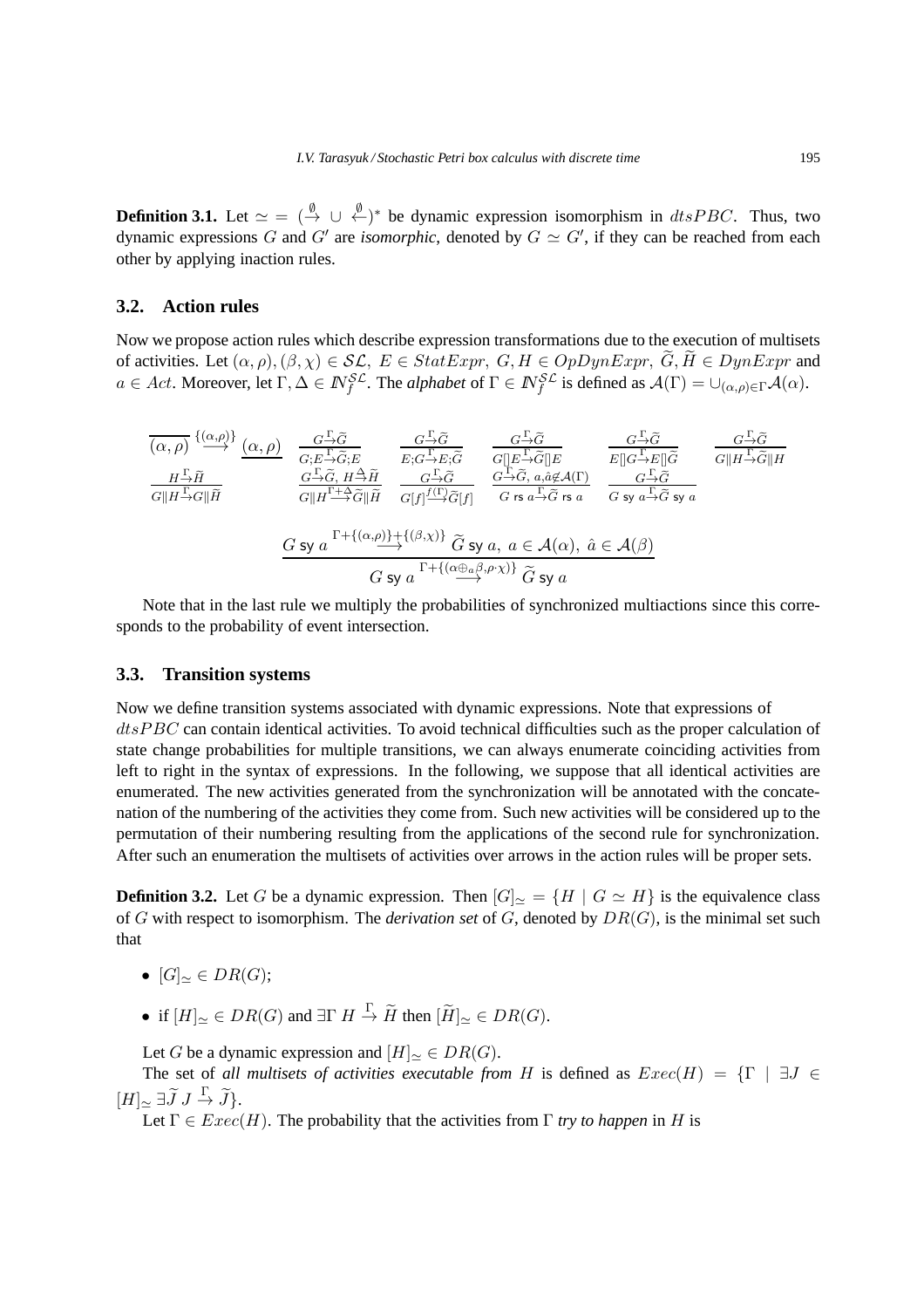$$
PF(\Gamma, H) = \prod_{(\alpha, \rho) \in \Gamma} \rho \cdot \prod_{\{\{(\beta, \chi)\}\in Excel(H)|(\beta, \chi) \notin \Gamma\}} (1 - \chi).
$$

When  $Exec(H) = \emptyset$ , we define  $PF(\emptyset, H) = 1$ , since we stay in H in this case.

Thus, P F(Γ, H) could be interpreted as a *joint* probability of independent events. Each such an event is interpreted as trying or not trying to occur of a particular activity from Γ. The multiplication in the definition is used because it reflects the probability of event intersection.

The probability that the activities from Γ *happen* in H is

$$
PT(\Gamma, H) = \frac{PF(\Gamma, H)}{\sum_{\Delta \in E}{\text{tree}(H)}PF(\Delta, H)}.
$$

Thus,  $PT(\Gamma, H)$  is the probability that the multiset of activities  $\Gamma$  tries to happen *normalized* by the probability to occur for *any* multiset executable from H. The denominator of the fraction above is a summation since it reflects the probability of the event union.

The probability that the execution of *any* activities changes H to  $\widetilde{H}$  is

$$
PM(H, \widetilde{H}) = \sum_{\{\Gamma \mid \exists J \in [H]_{\simeq}, \widetilde{J} \in [\widetilde{H}]_{\simeq} J \xrightarrow{\Gamma} \widetilde{J}\}} PT(\Gamma, J).
$$

Since  $PM(H, \tilde{H})$  is the probability for *any* multiset of activities to change H to  $\tilde{H}$ , we use summation in the definition.

**Definition 3.3.** Let G be a dynamic expression. The *(labeled probabilistic) transition system* of G is a quadruple  $TS(G) = (S_G, L_G, \rightarrow_G, s_G)$ , where

- the set of *states* is  $S_G = DR(G);$
- the set of *labels* is  $L_G \subseteq \mathbb{N}_f^{\mathcal{SL}} \times (0,1];$
- the set of *transitions* is  $\rightarrow_G = \{([H]_{\simeq}, (\Gamma, PT(\Gamma, H)), [\widetilde{H}]_{\simeq}) \mid [H]_{\simeq} \in DR(G), H \stackrel{\Gamma}{\rightarrow} \widetilde{H} \};$
- the *initial state* is  $s_G = [G]_{\simeq}$ .

Thus, the transition system  $TS(G)$  associated with a dynamic expression G describes all steps that happen at discrete moments of time with some (one-step) probability and consist of multisets of activities. These steps change states, and the states are the isomorphism classes of dynamic expressions obtained by application of action rules starting from the expressions belonging to  $[G] \sim$ . A transition  $(s, (\Gamma, \mathcal{P}), \tilde{s}) \in \to_G \text{ will be written as } s \xrightarrow{\Gamma} \tilde{s}$ . It is interpreted as follows: the probability to change the state s to  $\tilde{s}$  as a result of executing  $\Gamma$  is  $\mathcal{P}$ . The step probabilities belong to the interval (0; 1]. The value 1 is the case when we cannot leave a state, and thus there exists the only transition from the state to itself.

We write  $s \stackrel{\Gamma}{\to} \tilde{s}$  if  $\exists \mathcal{P} \ s \stackrel{\Gamma}{\to} \mathcal{P} \ \tilde{s}$ . For one-element multiset  $\Gamma = \{(\alpha, \rho)\}\$  we write  $s \stackrel{(\alpha, \rho)}{\to} \mathcal{P} \ \tilde{s}$  and  $s \stackrel{(\alpha,\rho)}{\longrightarrow} \tilde{s}.$ 

Note that Γ could be the empty set, and its execution does not change isomorphism classes. This corresponds to the application of inaction rules to the expressions from the equivalence classes. We have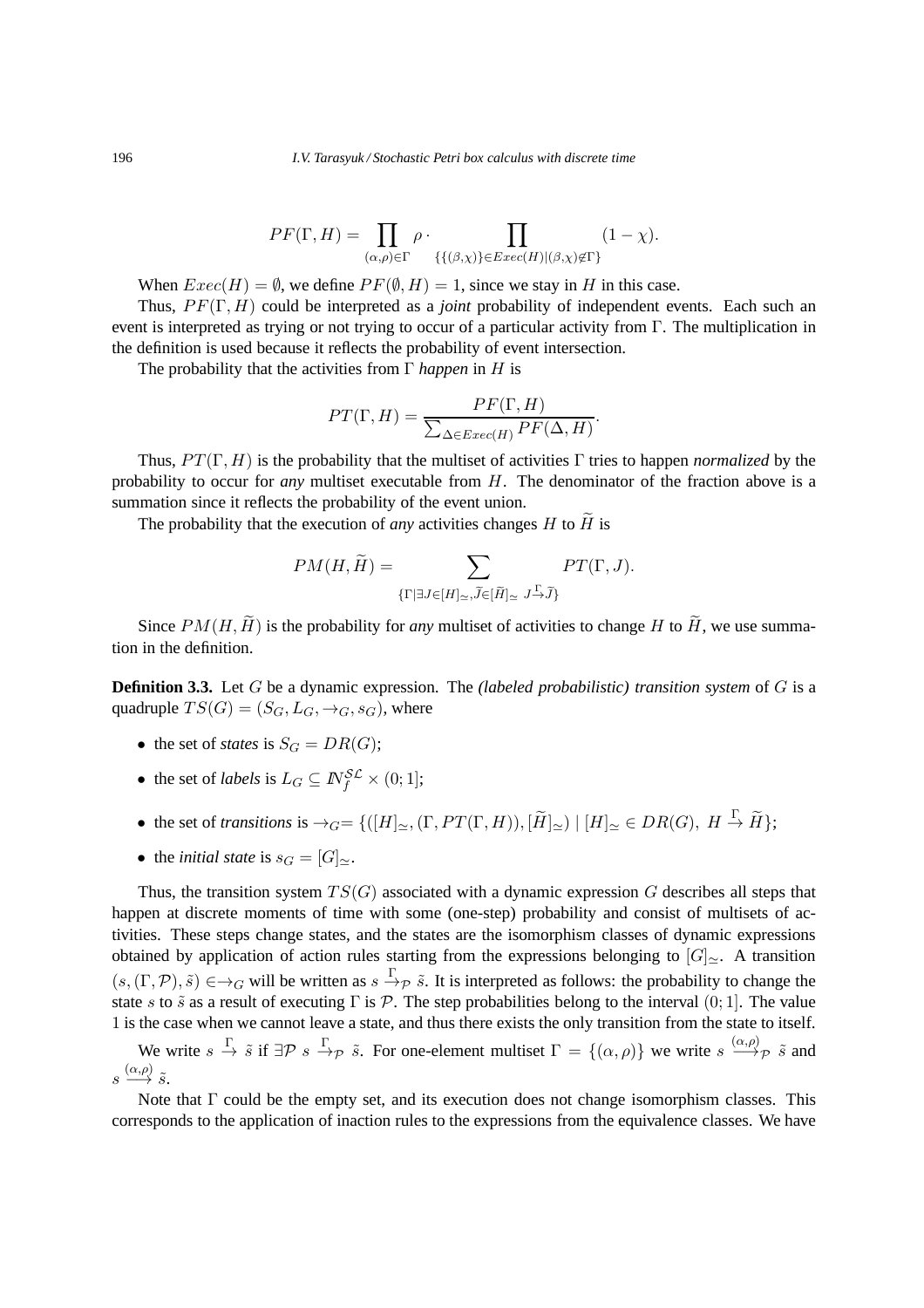to keep track of such executions called *empty loops*, because they have nonzero probabilities. It follows from the definition of  $PF(\emptyset, H)$  and the fact that multiaction probabilities cannot be equal to 1 as they belong to the interval  $(0, 1)$ .

**Definition 3.4.** Let  $G, G'$  be dynamic expressions and  $TS(G) = (S_G, L_G, \rightarrow_G, s_G)$ ,  $TS(G') = (S_{G'}, L_{G'}, \rightarrow_{G'}, s_{G'})$  be their transition systems. A mapping  $\beta : S_G \to S_{G'}$  is an *isomorphism* between  $TS(G)$  and  $TS(G')$ , denoted by  $\beta : TS(G) \simeq TS(G')$ , if  $\beta$  is a bijection such that  $\beta(s_G) = s_{G'}$  and  $\forall s, \tilde{s} \in S_G \ \forall \Gamma \ s \xrightarrow{\Gamma} \beta \ \Leftrightarrow \ \beta(s) \xrightarrow{\Gamma} \beta(\tilde{s})$ . Two transition systems  $TS(G)$  and  $TS(G')$  are *isomorphic*, denoted by  $TS(G) \simeq TS(G')$ , if  $\exists \beta : TS(G) \simeq TS(G')$ .

Transition systems of static expressions can be defined as well. For  $E \in StatExpr$  let  $TS(E)$  =  $TS(E).$ 

Definition 3.5. Two dynamic expressions G and G' are *isomorphic with respect to transition systems*, denoted by  $G =_{ts} G'$ , if  $TS(G) \simeq TS(G')$ .

**Definition 3.6.** Let G be a dynamic expression. The *underlying discrete time Markov chain (DTMC)* of G, denoted by  $DTMC(G)$ , has the state space  $DR(G)$  and transitions  $[H]_{\simeq} \to_{PM(H,\widetilde{H})} [H]_{\simeq}$ , if  $\exists \Gamma [H]_{\simeq} \stackrel{\Gamma}{\rightarrow} [\widetilde{H}]_{\simeq}.$ 

Note that for a dynamic expression G we have  $PM(H, \widetilde{H}) = \sum_{\{\Gamma | [H] \simeq \overset{\Gamma}{\rightarrow} \mathcal{P}[\widetilde{H}] \simeq \}} \mathcal{P}$ , i.e., the probability of each  $DTMC(G)$  transition from a state s to  $\tilde{s}$  is a sum of probabilities of  $TS(G)$  transitions from s to  $\tilde{s}$ .

Underlying DTMCs of static expressions can be defined as well. For  $E \in StatExpr$  let  $DTMC(E) = DTMC(\overline{E}).$ 

**Example 3.1.** Let  $E_1 = (\{a\}, \rho) [(\{a\}, \rho), E_2 = (\{b\}, \chi)$  and  $E = E_1; E_2$ . The identical activities of the composite static expression are enumerated as follows:  $E = (({a}, \rho)_1 || ({a}, \rho)_2); ({b}, \chi)$ . In Figure 1 the transition system  $TS(\overline{E})$  and the underlying DTMC  $DTMC(\overline{E})$  are presented. Note that for the reason of simplicity in the graphical representation states are depicted by expressions belonging to the corresponding equivalence classes, and singleton multisets of activities are written without braces. Let us demonstrate how the transition probabilities are calculated. For instance, we have  $PF(\{(\{a\}, \rho)_1\}, \overline{E}) =$  $PF(\{(\{a\}, \rho)_2\}, \overline{E}) = \rho(1-\rho)$  and  $PF(\emptyset, \overline{E}) = (1-\rho)^2$ . Hence,  $\sum_{\Delta \in E \text{vec}(\overline{E})} PF(\Delta, \overline{E}) =$  $2\rho(1-\rho)+(1-\rho)^2=1-\rho^2$ . Thus,  $PT(\{(\{a\},\rho)_1\},\overline{E})=PT(\{(\{a\},\rho)_2\},\overline{E})=\frac{\rho(1-\rho)}{1-\rho^2}=\frac{\rho(1-\rho)}{1+\rho^2}$  $\frac{\rho}{1+\rho}$  and  $PT(\emptyset,\overline{E})=\frac{(1-\rho)^2}{1-\rho^2}$  $\frac{(1-\rho)^2}{1-\rho^2} = \frac{1-\rho}{1+\rho}$  $\frac{1-\rho}{1+\rho}$ . The other probabilities are calculated in a more straightforward way.

# **4. Denotational semantics**

In this section we construct denotational semantics in terms of a subclass of labeled DTSPNs called discrete time stochastic Petri boxes (dts-boxes). Since we propose stochastic extension of finite part of PBC, the dts-boxes will have finite observable behaviour.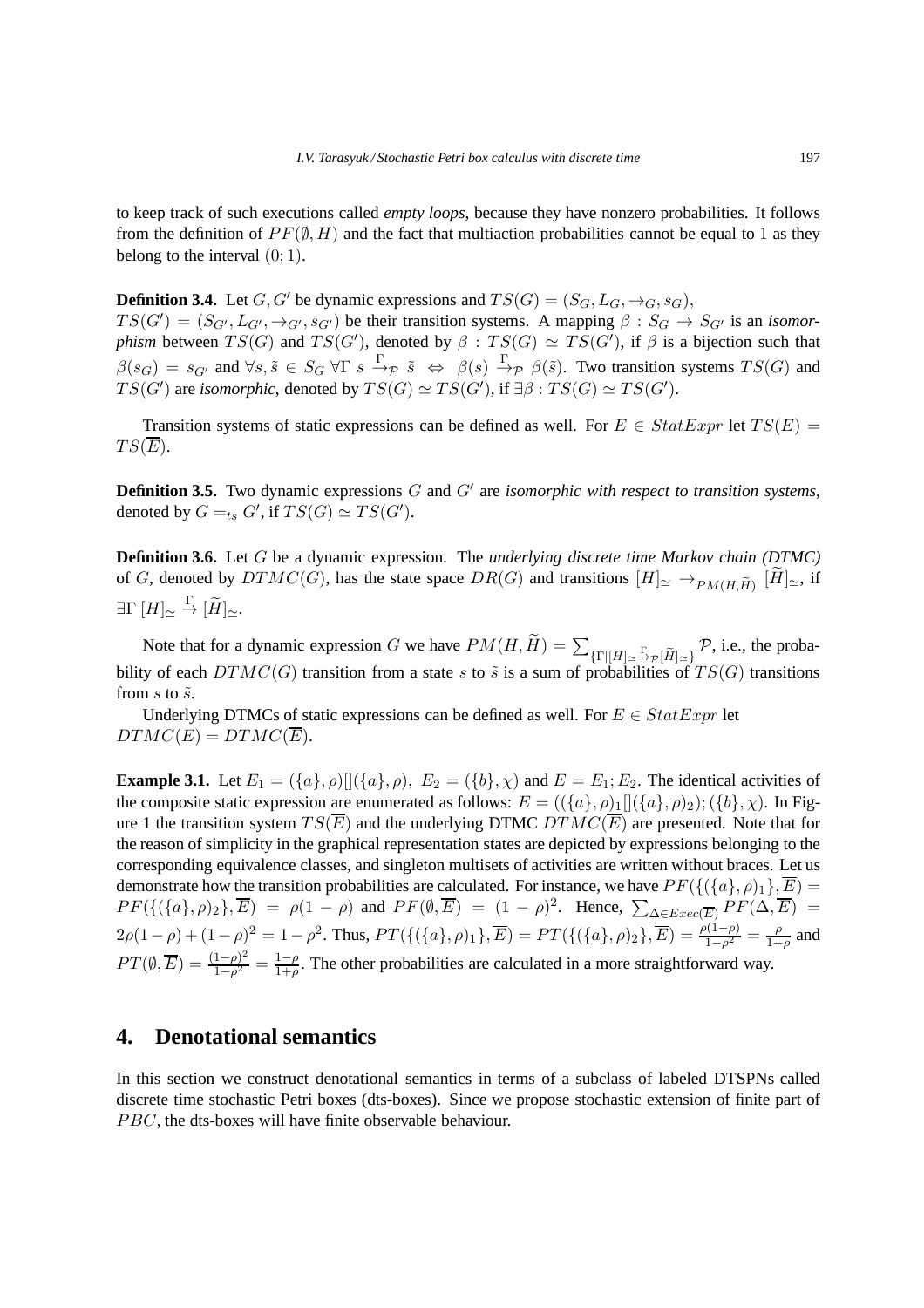

Figure 1. The transition system and the underlying DTMC of  $\overline{E}$  for  $E = (\langle \{a\}, \rho \rangle)_{1} [(\{a\}, \rho)_{2}); (\{b\}, \chi)$ 

## **4.1. Labeled DTSPNs**

Now we introduce a class of labeled discrete time stochastic Petri nets.

**Definition 4.1.** A *labeled DTSPN (LDTSPN)* is a tuple  $N = (P_N, T_N, W_N, \Omega_N, L_N, M_N)$ , where

- $P_N$  and  $T_N$  are finite sets of *places* and *transitions*, respectively, such that  $P_N \cup T_N \neq \emptyset$  and  $P_N \cap T_N = \emptyset$ :
- $W_N : (P_N \times T_N) \cup (T_N \times P_N) \to \mathbb{N}$  is a function describing the *weights of arcs* between places and transitions;
- $\Omega_N : T_N \to (0, 1)$  is the *transition probability* function associating transitions with probabilities;
- $L_N$ :  $T_N \rightarrow Act_\tau$  is the *transition labeling* function assigning labels from a finite set of visible actions Act or an invisible action  $\tau$  to transitions (i.e.,  $Act_{\tau} = Act \cup {\tau}$ );
- $M_N \in I\!\!N_f^{P_N}$  is the *initial marking*.

A graphical representation of LDTSPNs is as that for standard labeled Petri nets but with probabilities written near the corresponding transitions. In the case the probabilities are not specified in the picture, they are considered to be of no importance in the corresponding examples, such as those used to describe stationary behaviour. The arc weights are depicted near them. The names of places and transitions are depicted near them when needed. If the names are omitted but used, it is supposed that the places and transitions are numbered from left to right and from top to down.

Let N be an LDTSPN and  $t \in T_N$ ,  $U \in \mathbb{N}_{f}^{T_N}$ . The *precondition*  $\cdot^*t$  and the *postcondition*  $t^*$  of  $t$ are the multisets of places defined as  $(\bullet t)(p) = \dot{W_N}(p, t)$  and  $(t\bullet)(p) = W_N(t, p)$ . The *precondition*  $\bullet U$ and the *postcondition* U<sup>•</sup> of U are the multisets of places defined as  $\bullet U = \sum_{t \in U} \bullet_t t \bullet$ .

A transition  $t \in T_N$  is enabled in a marking  $M \in \mathbb{N}_f^{P_N}$  of LDTSPN N if  $\text{*}t \subseteq M$ . Let  $Ena(M)$ be the set of *all transitions such that each of them is enabled in a marking* M. A set of transitions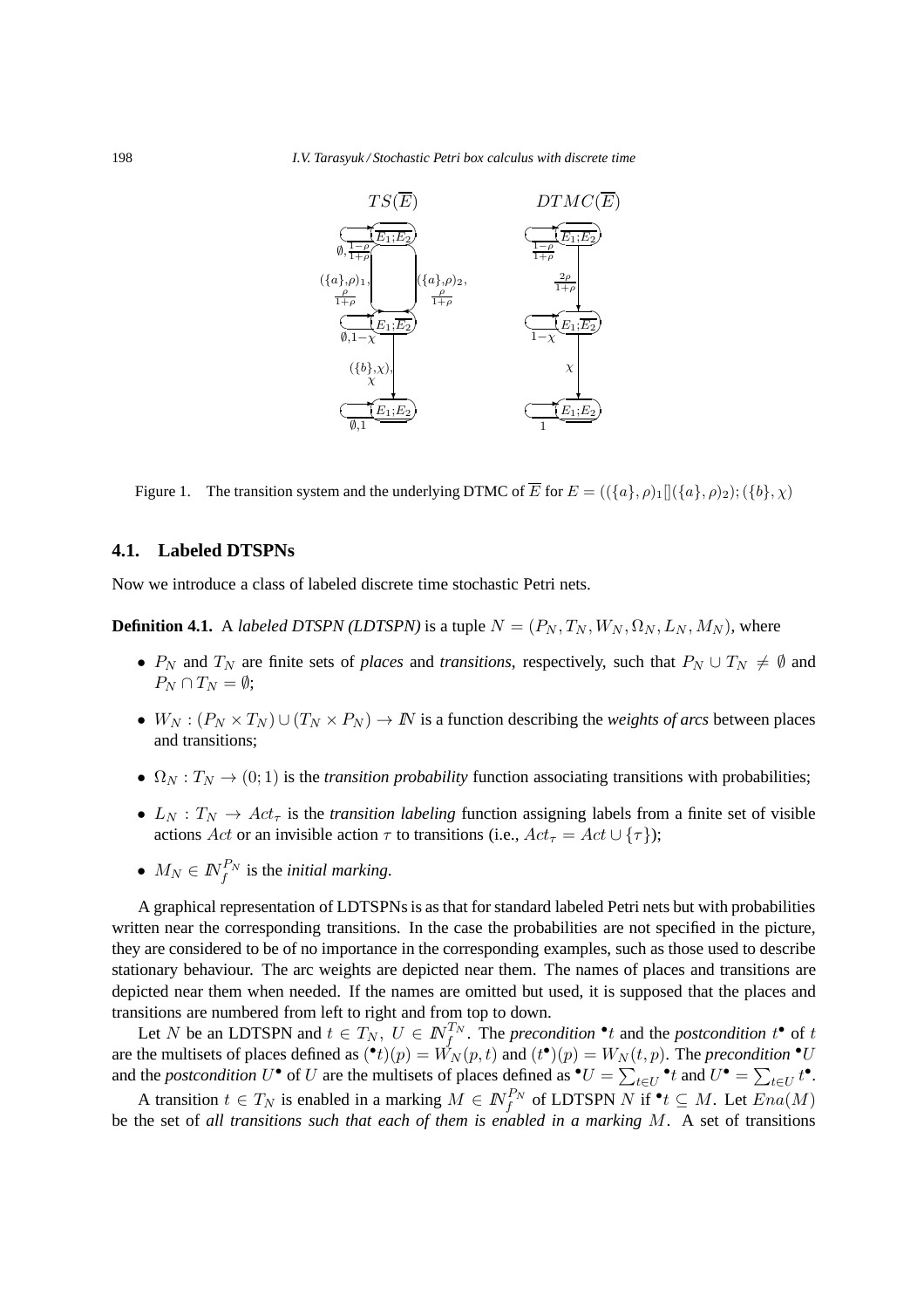$U \subseteq Ena(M)$  is enabled in a marking M if  $\mathbb{U} \subseteq M$ . Firings of transitions are atomic operations, and transitions may fire concurrently in steps. We assume that all transitions participating in a step should differ, hence, only sets (not multisets) of transitions may fire. Thus, we do not allow self-concurrency, i.e., firing of transitions concurrently to themselves. This restriction is introduced because we would like to avoid technical difficulties while calculating probabilities for multisets of transitions as we shall see after the following formal definitions.

Let M be a marking of an LDTSPN N. A transition  $t \in Ena(M)$  fires with probability  $\Omega_N(t)$  when no other transitions conflicting with it are enabled. Let  $\bullet U \subseteq M$ . The probability that the transitions from U *try to fire* in M is

$$
PF(U, M) = \prod_{t \in U} \Omega_N(t) \cdot \prod_{u \in Ena(M) \setminus U} (1 - \Omega_N(u)).
$$

In the case  $U = \emptyset$  we define

$$
PF(\emptyset, M) = \begin{cases} \prod_{u \in Ena(M)} (1 - \Omega_N(u)), & Ena(M) \neq \emptyset; \\ 1, & Ena(M) = \emptyset. \end{cases}
$$

Thus,  $PF(U, M)$  could be interpreted as a *joint* probability of independent events. Each such an event is interpreted as trying or not trying to fire of a particular transition from  $U$ . The multiplication in the definition is used because it reflects the probability of event intersection. When no transitions are enabled in M, we have  $PF(\emptyset, M) = 1$ , since we stay in M in this case.

Let  $U$  be a transition set that is enabled in  $M$ . Concurrent firing of the transitions from  $U$  changes the marking M to  $\widetilde{M} = M - {}^{\bullet}U + U^{\bullet}$ , denoted by  $M \xrightarrow{U} P_{T(U,M)} \widetilde{M}$ , where the probability of this step is

$$
PT(U, M) = \frac{PF(U, M)}{\sum_{\{V | \bullet V \subseteq M\}} PF(V, M)}.
$$

In the case  $U = \emptyset$  we have  $M = \widetilde{M}$  and

$$
PT(\emptyset, M) = \frac{PF(\emptyset, M)}{\sum_{\{V | \bullet V \subseteq M\}} PF(V, M)}.
$$

Thus,  $PT(U, M)$  is the probability that the set U tries to fire *normalized* by the probability to fire for *any* set enabled in M. The denominator of the fraction above is a summation since it reflects the probability of the event union.

We write  $M \stackrel{U}{\to} \widetilde{M}$  if  $\exists \mathcal{P} \ M \stackrel{U}{\to} \mathcal{P} \ \widetilde{M}$ . For one-element transition set  $U = \{t\}$  we write  $M \stackrel{t}{\to} \mathcal{P} \ \widetilde{M}$ and  $M \stackrel{t}{\rightarrow} \widetilde{M}$ .

## **Definition 4.2.** Let N be an LDTSPN.

- The *reachability set* of N, denoted by  $RS(N)$ , is the minimal set of markings such that
	- $-M_N \in RS(N);$
	- **–** if  $M \in RS(N)$  and  $\exists U \ M \stackrel{U}{\rightarrow} \widetilde{M}$  then  $\widetilde{M} \in RS(N)$ .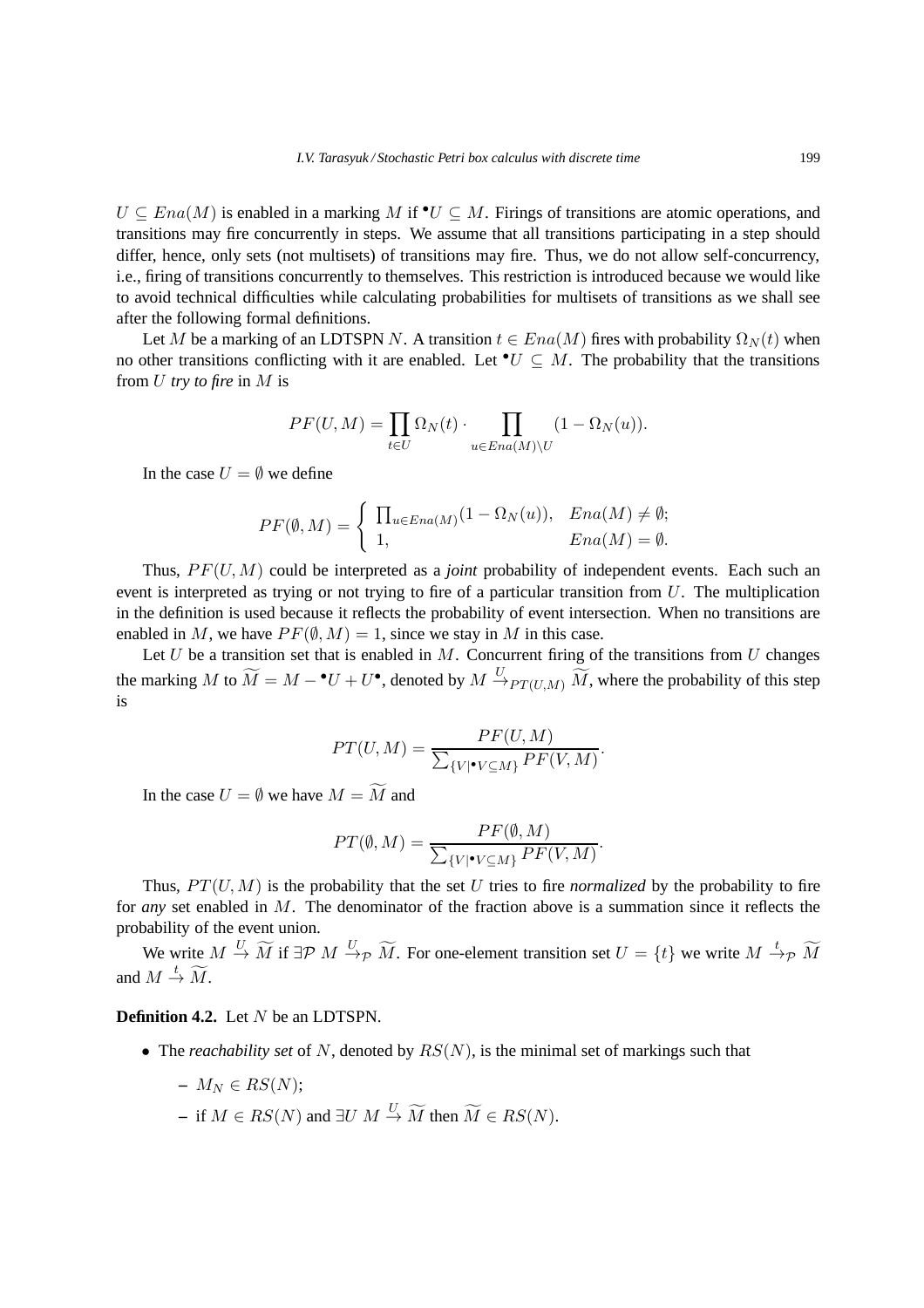

Figure 2. LDTSPN, its reachability graph and the underlying DTMC

- The *reachability graph* of N, denoted by  $RG(N)$ , is a directed labeled graph with the set of nodes  $RS(N)$  and an arc labeled with  $(U, \mathcal{P})$  between nodes M and  $\widetilde{M}$  if  $M \xrightarrow{U} \mathcal{P} \widetilde{M}$ .
- The *underlying discrete time Markov chain (DTMC)* of  $N$ , denoted by  $DTMC(N)$ , has the state space  $RS(N)$  and transitions  $M \to_{PM(M, \widetilde{M})} \widetilde{M}$ , if  $\exists U \ M \stackrel{U}{\to} \widetilde{M}$ , where the transition probability is

$$
PM(M, \widetilde{M}) = \sum_{\{U \mid M \stackrel{U}{\to} \widetilde{M}\}} PT(U, M).
$$

Thus,  $PM(M, \widetilde{M})$  is the probability for *any* transition set to change marking M to  $\widetilde{M}$ , hence we use summation in the definition.

**Example 4.1.** In Figure 2 an LDTSPN with two visible transitions  $t_1$  (labeled by a),  $t_2$  (labeled by b) and one invisible transition  $t_3$  (labeled by  $\tau$ ) is depicted. Transition probabilities of N are denoted by  $\rho = \Omega_N(t_1), \chi = \Omega_N(t_2), \theta = \Omega_N(t_3)$ . In the figure one can see the reachability graph  $RG(N)$  and the underlying DTMC  $DTMC(N)$  as well. The reachability set consists of markings  $M_1 = (1, 1, 0), M_2 =$  $(0, 1, 1), M_3 = (1, 0, 1), M_4 = (0, 0, 2).$ 

### **4.2. Algebra of dts-boxes**

Now we propose discrete time stochastic Petri boxes and associated algebraic operations to define a net representation of  $dtsPBC$  expressions.

**Definition 4.3.** A *plain discrete time stochastic Petri box (plain dts-box)* is a tuple  $N = (P_N, T_N, W_N, \Lambda_N)$ , where

•  $P_N$  and  $T_N$  are finite sets of *places* and *transitions*, respectively, such that  $P_N \cup T_N \neq \emptyset$  and  $P_N \cap T_N = \emptyset;$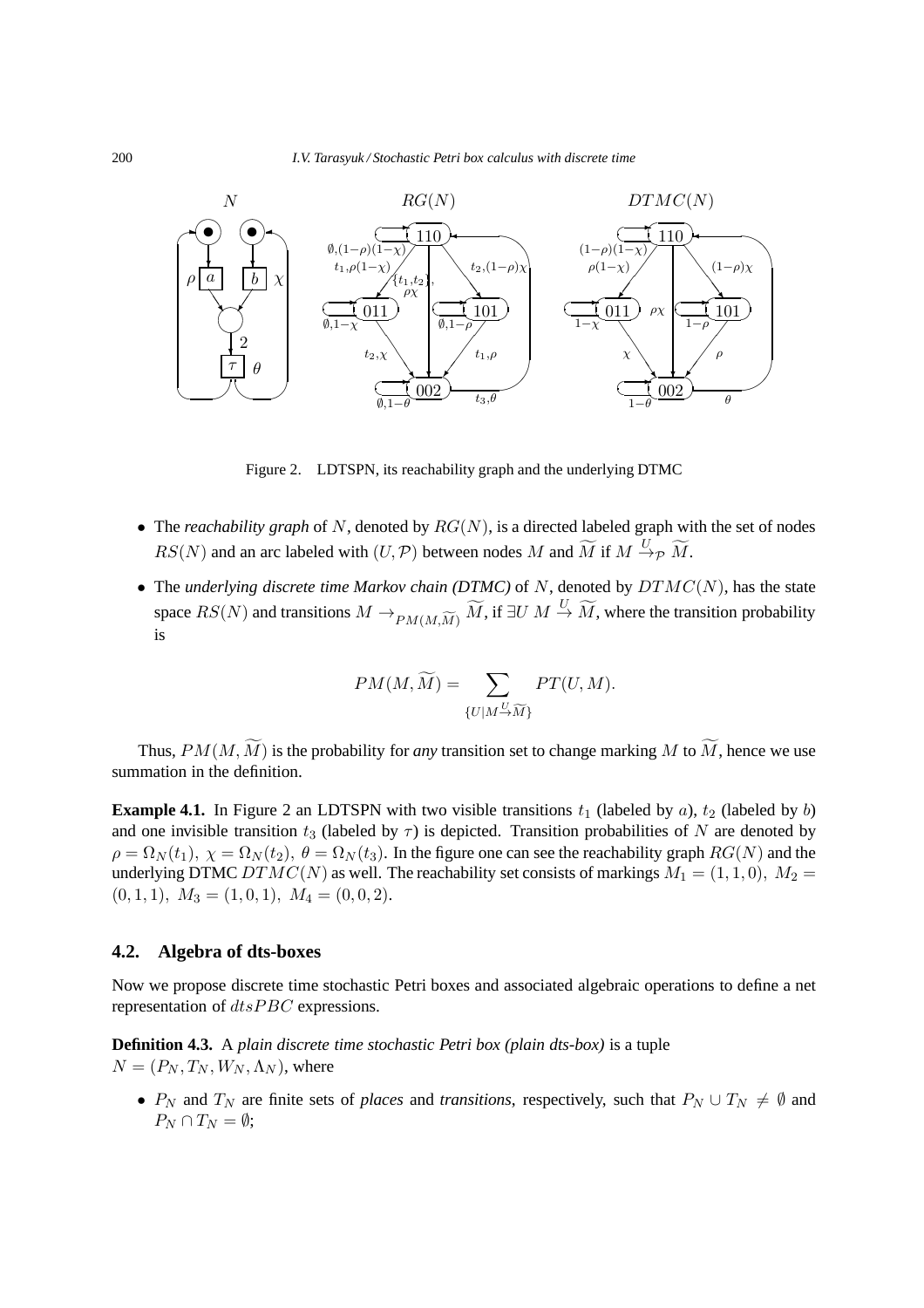- $W_N : (P_N \times T_N) \cup (T_N \times P_N) \to N$  is a function describing the *weights of arcs* between places and transitions and vice versa;
- $\Lambda_N$  is the *place and transition labeling* function such that  $\Lambda_N$  :  $P_N \to \{e, i, x\}$  (it specifies *entry*, *internal* and *exit* places, respectively) and  $\Lambda_N : T_N \to \mathcal{SL}$  (it associates activities with transitions).

Moreover,  $\forall t \in T_N \cdot t \neq \emptyset \neq t^{\bullet}, \exists t \cap t^{\bullet} = \emptyset$ . In addition, if we define the set of *entry* places of N as <sup>o</sup> $N = \{p \in P_N \mid \Lambda_N(p) = e\}$ , and the set of *exit* places of N as  $N^{\circ} = \{p \in P_N \mid \Lambda_N(p) = x\}$ , then the following is required to hold:  ${}^{\circ}N \neq \emptyset \neq N^{\circ}$ ,  ${}^{\bullet}({}^{\circ}N) = \emptyset = (N^{\circ})^{\bullet}$ .

A *marked plain dts-box* is a pair  $(N, M_N)$ , where N is a plain dts-box and  $M_N \in \mathbb{N}_f^{P_N}$  is the *initial marking*. We shall use the following notation:  $\overline{N} = (N, \degree N)$  and  $\underline{N} = (N, N^{\degree})$ . Note that a marked plain dts-box  $(P_N, T_N, W_N, \Lambda_N, M_N)$  could be interpreted as the LDTSPN  $(P_N, T_N, W_N, \Omega_N, L_N, M_N)$ , where functions  $\Omega_N$  and  $L_N$  are defined as follows:  $\forall t \in T_N$   $\Omega_N(t)$  $\Omega(\Lambda_N(t)), L_N(t) = \mathcal{L}(\Lambda_N(t)).$  In this case, the label  $\tau$  of silent transitions from the LDTSPN corresponds to the multiaction part  $\emptyset$  of activities which label unobservable transitions of the corresponding dts-box. The behaviour of marked dts-boxes follows from the firing rule of LDTSPNs. A plain dts-box

N is *safe*, if  $\overline{N}$  is, i.e.,  $\forall M \in RS(\overline{N})$  M ⊆  $P_N$ . A plain dts-box N is *clean* if  $N^{\circ} \subseteq M \Rightarrow M = N^{\circ}$ , i.e., if there are tokens in exit places then all and only exit places have tokens. To define semantic function that associates a plain dts-box with every static expression of  $dtsPBC$ ,

we need to propose the *enumeration* function  $Env : T_N \to \mathbb{N}^*$ . It associates the numbers with transitions of a plain dts-box  $N$  in accordance with the enumeration of activities from left to right in the syntax of the underlying static expression. In the case of synchronization, the function associates the concatenation of the numbering of the transitions it comes from with the resulting new transition. The transitions resulting from synchronization are considered up to the permutation of their numbering resulting from the applications of the second rule for synchronization to the corresponding expression.

The structure of the plain dts-box corresponding to a static expression is constructed as in  $PBC$ , see [8, 6]. I.e., we use simultaneous refinement and relabeling meta-operator (net refinement) in addition to the *operator dts-boxes* corresponding to the algebraic operations of dtsP BC and featuring transformational transition relabelings. Thus, the resulting plain dts-boxes are safe and clean. In the definition of denotational semantics we shall use standard constructions used for *PBC*. For convenience, we only use slightly different notation:  $\rho$ ,  $\Theta$  and u stand for  $\rho$  (relabeling),  $\Omega$  (operator box) and v (transition name) from  $PBC$  setting, respectively.

The relabeling relations  $\rho \subseteq N_f^{\mathcal{SL}} \times \mathcal{SL}$  are defined as follows:

- $\bullet$   $\rho_{id} = \{ (\{(\alpha, \rho)\}, (\alpha, \rho) \mid (\alpha, \rho) \in \mathcal{SL} \}$  is the *identity* relabeling keeping the interface as it is;
- $\varrho_{[f]} = \{ (\{(\alpha, \rho)\}, (f(\alpha), \rho) \mid (\alpha, \rho) \in \mathcal{SL} \};$
- $\varrho_{rs\ a} = \{ (\{ (\alpha, \rho) \}, (\alpha, \rho) \mid (\alpha, \rho) \in \mathcal{SL}, \ a, \hat{a} \notin \mathcal{A}(\alpha) \};$
- $\varrho_{sy}$  is the least relabeling relation contained in  $\varrho_{id}$  such that if  $(\Gamma, \{(\alpha + \{a\}, \rho)\}\in \varrho_{sy}$  and  $(\Delta, \{(\beta + \{\hat{a}\}, \chi)\}\in \varrho_{\text{sy }a}$  then  $(\Gamma + \Delta, \{(\alpha + \beta, \rho \cdot \chi)\}\in \varrho_{\text{sy }a}$ .

The plain and operator dts-boxes are presented in Figure 3. The symbol i is usually omitted.

Now we define the enumeration function Enu for every operator of  $dt s PBC$ . Let  $Box_{dt s}(E)$  =  $(P_E, T_E, W_E, \Omega_E, L_E)$  be the plain dts-box corresponding to a static expression E, and  $Enu_E$  be the enumeration function for  $T_E$ .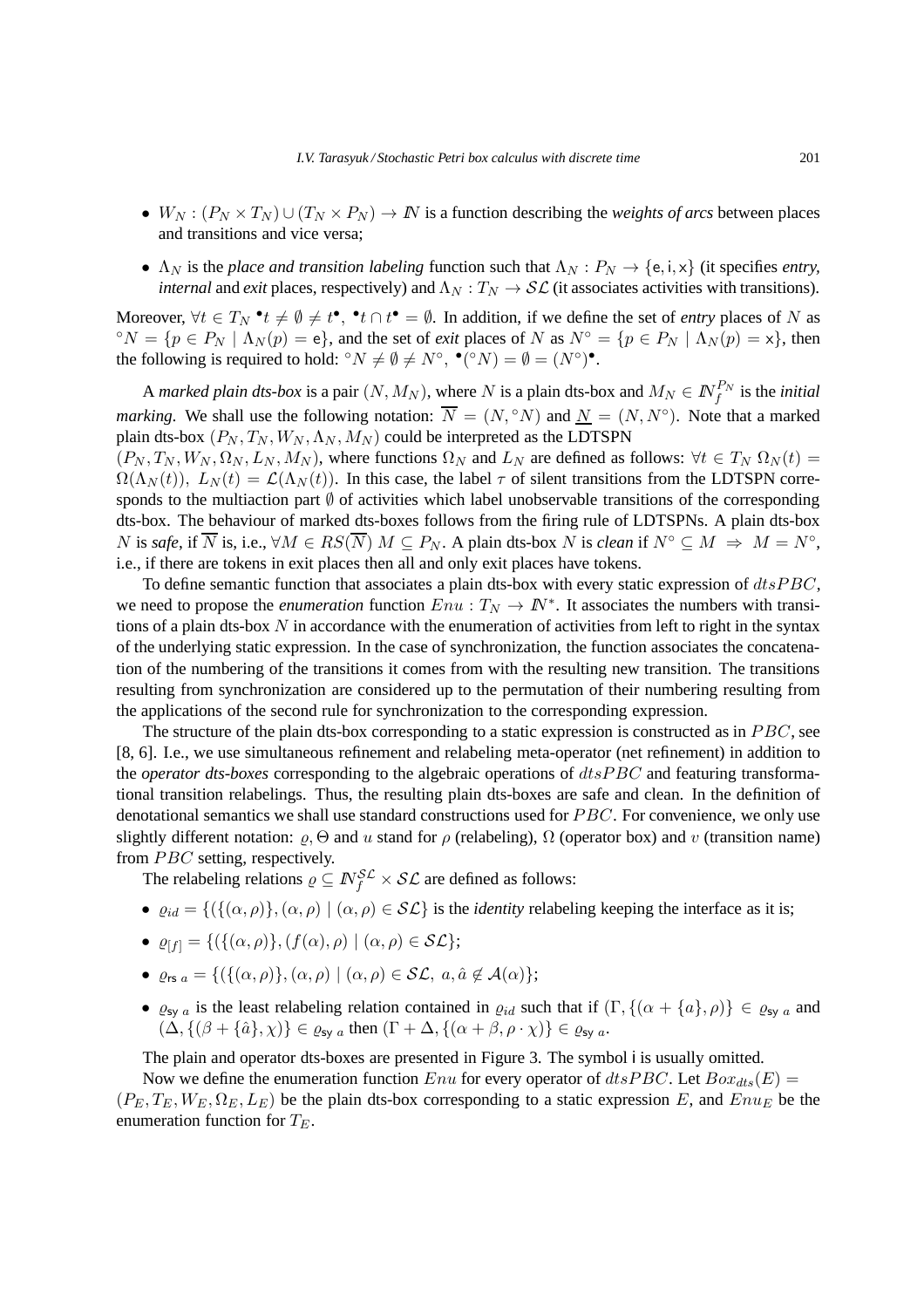

Figure 3. The plain and operator dts-boxes

•  $Box_{dts}(E \circ F) = \Theta_{\circ}(Box_{dts}(E),Box_{dts}(F)), \circ \in \{\, ; , \| , \| \}.$  Since we do not introduce new transitions, we preserve the initial enumeration:

$$
Enu(t) = \begin{cases} Enu_E(t), & t \in T_E; \\ Enu_F(t), & t \in T_F. \end{cases}
$$

•  $Box_{ds}(E[f]) = \Theta_{[f]}(Box_{dts}(E))$ . Since we only change the labels of some multiactions by a bijection, we preserve the initial enumeration:

$$
Enu(t) = EnuE(t), t \in TE.
$$

•  $Box_{dts}(E \text{ rs } a) = \Theta_{rs a}(Box_{dts}(E)).$  Since we remove all transitions labeled with a multiaction containing  $\alpha$  or  $\hat{\alpha}$ , this does not change the enumeration of the remaining transitions:

$$
Enu(t) = EnuE(t), t \in TE, a, \hat{a} \notin LE(t).
$$

•  $Box_{dts}(E \text{ sy } a) = \Theta_{\text{sy } a}(Box_{dts}(E))$ . Note that  $\forall v, w \in T_E$  such that  $L_E(v) = \alpha + \{a\},$  $L_E(w) = \beta + {\hat{a}}$ , the new transition t resulting from synchronization of v and w has label  $L(t)$  =  $\alpha + \beta$ , probability  $\Omega(t) = \Omega_E(v) \cdot \Omega_E(w)$  and enumeration  $Env(t) = Env_E(v) \cdot Env_E(w)$ . Thus, the enumeration is defined as

$$
Enu(t) = \begin{cases} Enu_E(t), & t \in T_E; \\ Enu_E(v) \cdot Enu_E(w), & t \text{ results from synchronization of } v \text{ and } w. \end{cases}
$$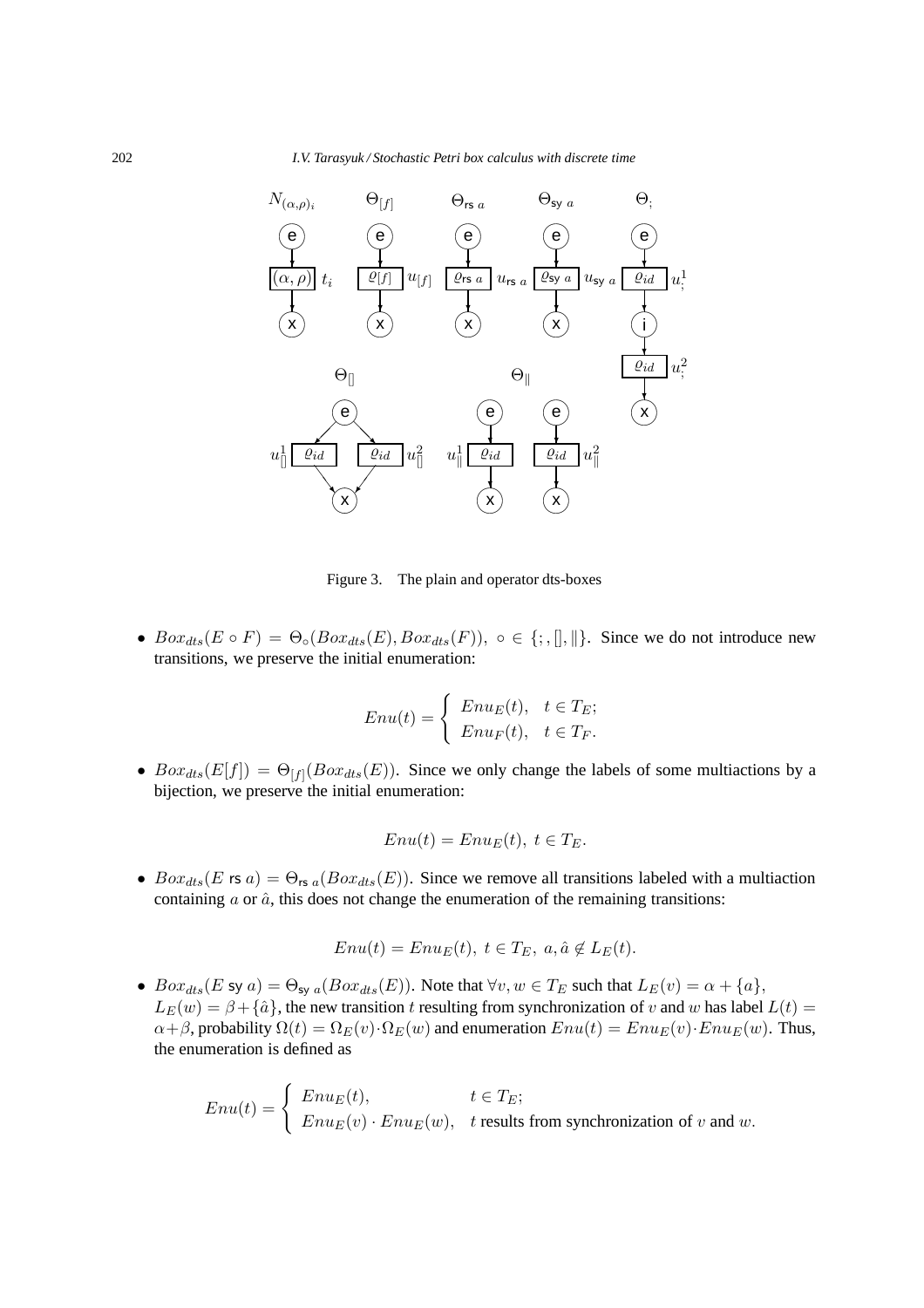To avoid introducing redundant transitions generated by synchronizing the same transition set in a different order, we only consider a single one of them in the plain dts-box.

Now we can formally define denotational semantics as a homomorphism.

**Definition 4.4.** Let  $(\alpha, \rho) \in \mathcal{SL}$ ,  $a \in Act$  and  $E, F \in StatExpr$ . The *denotational semantics* of  $dtsPBC$  is a mapping  $Box_{dts}$  from  $StatExpr$  into the area of plain dts-boxes defined as follows:

1. 
$$
Box_{dts}((\alpha,\rho)_i) = N_{(\alpha,\rho)_i};
$$

- 2.  $Box_{dts}(E \circ F) = \Theta_{\circ}(Box_{dts}(E),Box_{dts}(F)), \circ \in \{; , \|, \| \};$
- 3.  $Box_{dts}(E[f]) = \Theta_{[f]}(Box_{dts}(E));$
- 4.  $Box_{dts}(E \circ a) = \Theta_{oa}(Box_{dts}(E)), o \in \{rs, sy\}.$

The dts-boxes of dynamic expressions can be defined as well. For  $E \in StatExpr$  let  $Box_{dts}(\overline{E}) =$  $\overline{Box_{dts}(E)}$  and  $Box_{dts}(E) = Box_{dts}(E)$ . Note that any dynamic expression can be decomposed into overlined or underlined static expressions or those without overlines and underlines, and the definition of dts-boxes is compositional.

Isomorphism is a coincidence of systems up to renaming of their components or states. Let  $\simeq$  denote isomorphism between transition systems or DTMCs and reachability graphs. Due to the space restrictions, we omit the corresponding definitions as they resemble that of the isomorphism between transition systems. Note that the names of transitions of the dts-box corresponding to a static expression could be identified with the enumerated activities of the latter.

**Theorem 4.1.** For any static expression E

$$
TS(\overline{E}) \simeq RG(Box_{dts}(\overline{E})).
$$

### **Proof:**

What concerns qualitative (functional) behaviour, we have the same isomorphism as in  $PBC$ .

The quantitative behaviour is equal by the following reasons. First, the activities of a static expression have probability parts coinciding with the probabilities of the transitions belonging to the corresponding plain dts-box. Second, in both semantics, conflicts are resolved via the same probability functions. ⊓⊔

**Proposition 4.1.** For any static expression E

$$
DTMC(\overline{E}) \simeq DTMC(Box_{dts}(\overline{E})).
$$

#### **Proof:**

By Theorem 4.1 and definitions of the underlying DTMCs for dynamic expressions and LDTSPNs, since transition probabilities of the associated DTMCs are the sums of those belonging to transition systems or reachability graphs. ⊓⊔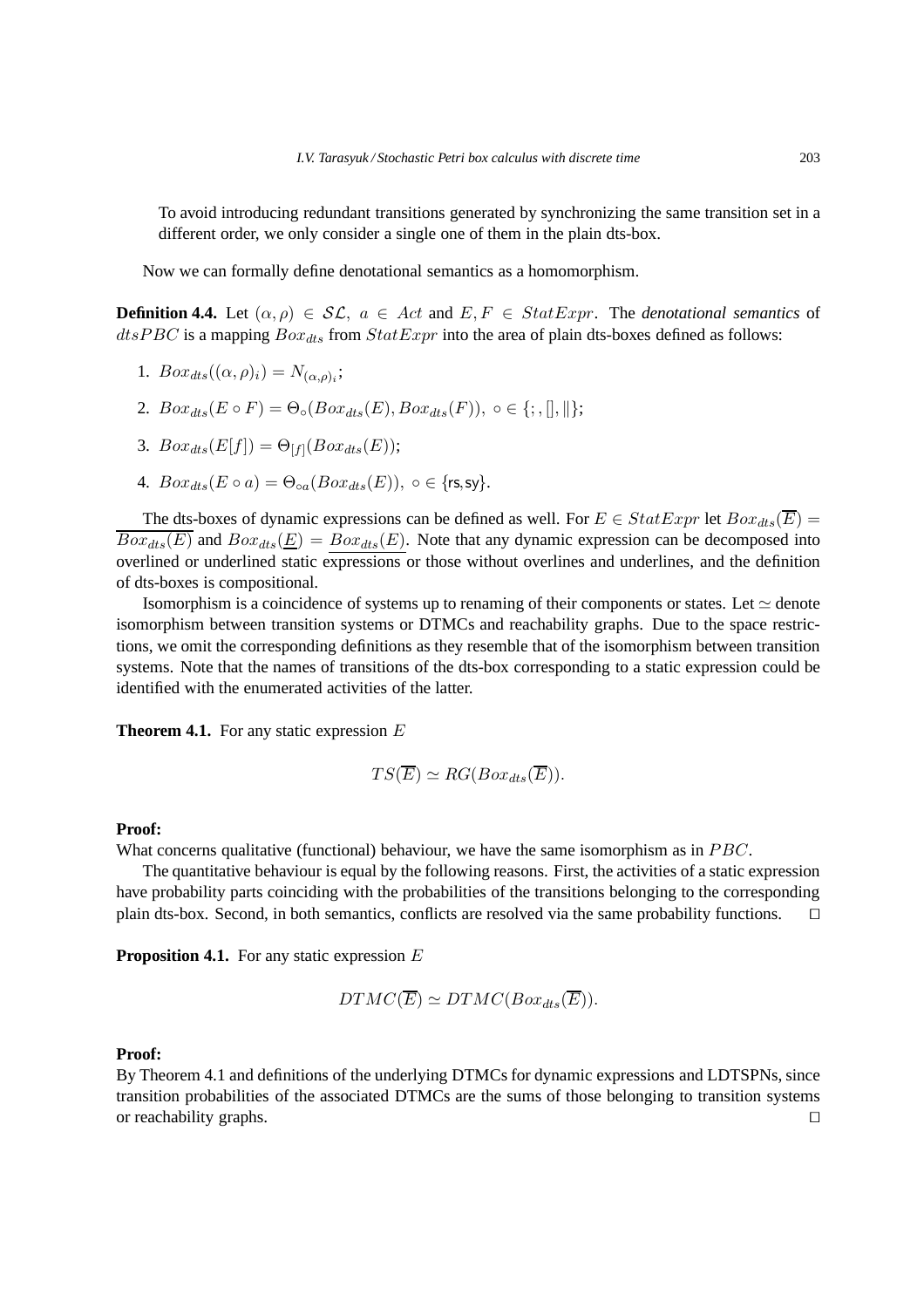

Figure 4. The transition system and the underlying DTMC of  $\overline{E}$  for  $E = (\{\{a\}, \rho\} || \{\{\hat{a}\}, \chi\})$  sy a

**Example 4.2.** Let  $E_1 = (\{a\}, \rho), E_2 = (\{\hat{a}\}, \chi)$  and  $E = (E_1 || E_2)$  sy  $a = ((\{a\}, \rho) || (\{\hat{a}\}, \chi))$  sy  $a$ . In Figure 4 the transition system  $TS(\overline{E})$  and the underlying DTMC  $DTMC(\overline{E})$  are presented. In Figure 5 the marked dts-box  $N = Box_{dts}(\overline{E})$ , its reachability graph  $RG(N)$  and the underlying DTMC  $DTMC(N)$  are presented. It is easy to see that  $TS(\overline{E})$  and  $RG(N)$  are isomorphic as well as  $DTMC(\overline{E})$  and  $DTMC(N)$ .

The probabilities  $P_{ij}$   $(1 \le i, j \le 4)$  are calculated as follows. Note that the symbol sy inscribes probability of the transition generated by synchronization, and the symbol  $\parallel$  inscribes that of the transition corresponding to the concurrent execution of two activities. To avoid complex notation, we use the normalization factor  $\mathcal{N} = \frac{1}{1 - a^2 \sqrt{a^2}}$  $\frac{1}{1-\rho^2\chi-\rho\chi^2+\rho^2\chi^2}.$ 

$$
\begin{aligned}\n\mathcal{P}_{11} &= \mathcal{N}(1 - \rho)(1 - \chi)(1 - \rho \chi) & \mathcal{P}_{12} &= \mathcal{N}\rho(1 - \chi)(1 - \rho \chi) \\
\mathcal{P}_{13} &= \mathcal{N}\chi(1 - \rho)(1 - \rho \chi) & \mathcal{P}_{14}^{\text{sy}} &= \mathcal{N}\rho\chi(1 - \rho)(1 - \chi) \\
\mathcal{P}_{14}^{\parallel} &= \mathcal{N}\rho\chi(1 - \rho \chi) & \mathcal{P}_{22} &= 1 - \chi \\
\mathcal{P}_{24} &= \chi & \mathcal{P}_{33} &= 1 - \rho \\
\mathcal{P}_{34} &= \rho & \mathcal{P}_{44} &= 1 \\
\mathcal{P}_{14} &= \mathcal{P}_{14}^{\text{sy}} + \mathcal{P}_{14}^{\parallel} &= \mathcal{N}\rho\chi(2 - \rho - \chi)\n\end{aligned}
$$

Consider the case  $\rho = \chi = \frac{1}{2}$ . Then the transition probabilities will be the following:

$$
\mathcal{P}_{11}=\mathcal{P}_{12}=\mathcal{P}_{13}=\mathcal{P}_{14}^{\parallel}=\frac{3}{13},\ \mathcal{P}_{14}^{\text{sy}}=\frac{1}{13},\ \mathcal{P}_{22}=\mathcal{P}_{24}=\mathcal{P}_{33}=\mathcal{P}_{34}=\frac{1}{2},\ \mathcal{P}_{44}=1,\ \mathcal{P}_{14}=\frac{4}{13}.
$$

# **5. Probabilistic equivalences**

In this section we propose a number of probabilistic equivalences of expressions. Semantic equivalence  $=t<sub>s</sub>$  is too strict in many cases, hence, we need weaker equivalence notions to compare behaviour of processes specified by algebraic formulas.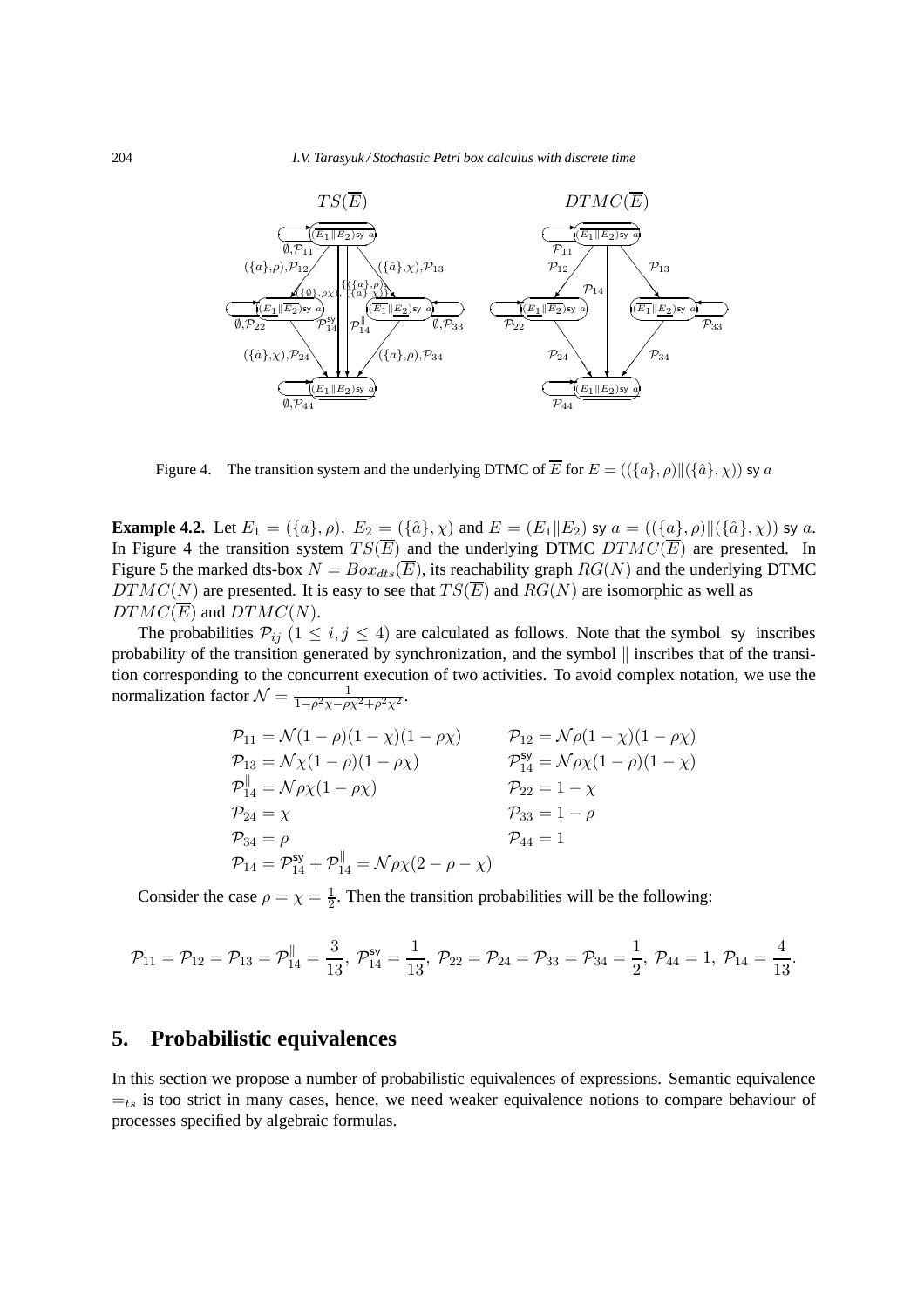

Figure 5. The marked dts-box  $N = Box_{dts}(\overline{E})$  for  $E = (\langle \{a\}, \rho \rangle || \langle \{a\}, \chi \rangle)$  sy a, its reachability graph and the underlying DTMC

To identify processes with intuitively similar behavior, and to be able to apply standard constructions and techniques, we should abstract from infinite behaviour. Since  $dt s P B C$  is a stochastic extension of finite  $PBC$ , the only source of infinite behaviour are empty loops, i.e., the transitions which do not change states and have empty multiaction parts of their labels. During such an abstraction, we should collect the probabilities of the empty loops. Note that the resulting probabilities are those defined for infinite number of empty steps. In the following, we explain how to abstract from empty loops both in the algebraic setting of  $dtsPBC$  and in the net one of LDTSPNs.

### **5.1. Empty loops in transition systems**

Let G be a dynamic expression. Transition system  $TS(G)$  can have loops going from a state to itself which are labeled by the empty set and have non-zero probability. The *empty loop*  $s \stackrel{\emptyset}{\to} p s$  appears when no activities occur at a time step, and this happens with some positive probability. Obviously, in this case the current state remains unchanged.

Let G be a dynamic expression and  $[H]_{\simeq} \in DR(G)$ . The *probability to stay in*  $[H]_{\simeq}$  *due to*  $k$  ( $k \ge 1$ )  $e$ mpty loops is  $(PT(\emptyset,H))^k$  . The *probability to execute in*  $[H]_{\simeq}$  *a non-empty multiset of activities*  $\Gamma$  after *possible empty loops* is

$$
PT^*(\Gamma, H) = PT(\Gamma, H) \cdot \sum_{k=0}^{\infty} (PT(\emptyset, H))^k = \frac{PT(\Gamma, H)}{1 - PT(\emptyset, H)}.
$$

The value  $k = 0$  in the summation above corresponds to the case when no empty loops occur. Note that  $PT^*(\Gamma, H) \leq 1$ , hence, it is really a probability, since  $PT(\emptyset, H) + PT(\Gamma, H) \leq PT(\emptyset, H) +$  $\sum_{\Delta \in Excel(H) \backslash \emptyset} PT(\Delta, H) = \sum_{\Delta \in Excel(H)} PT(\Delta, H) = 1.$ 

**Definition 5.1.** The *(labeled probabilistic) transition system without empty loops*  $TS^*(G)$  has the state space  $DR(G)$  and the transitions  $[H] \simeq \frac{\Gamma}{\rightarrow} PT^*(\Gamma, H)$   $[\widetilde{H}] \simeq$ , if  $[H] \simeq \frac{\Gamma}{\rightarrow} [\widetilde{H}] \simeq$ ,  $\Gamma \neq \emptyset$ .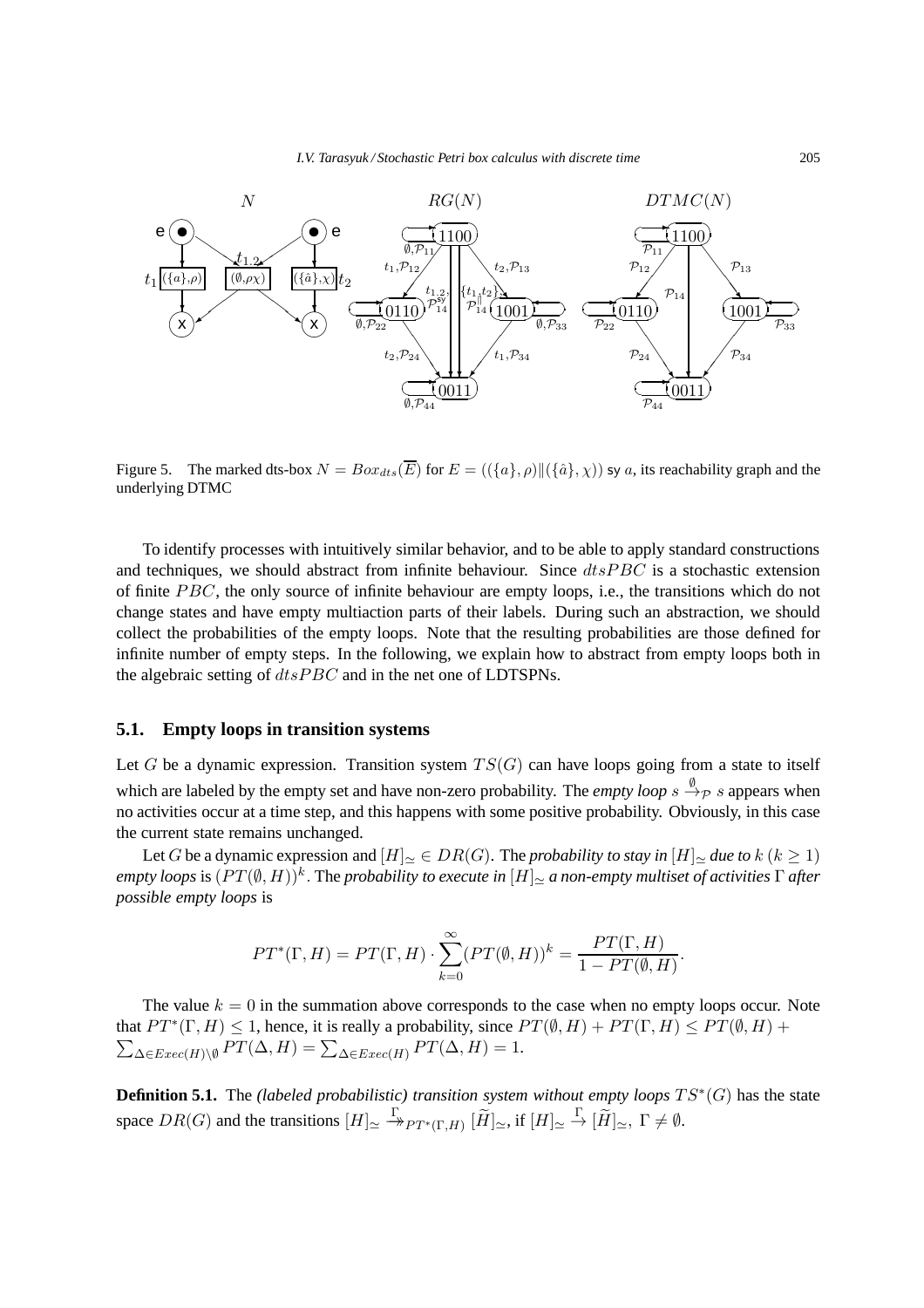Note that  $TS^*(G)$  describes the viewpoint of a person who observes steps only if they include nonempty multisets of activities.

We write  $s \stackrel{\Gamma}{\rightarrow} \tilde{s}$  if  $\exists \mathcal{P} \ s \stackrel{\Gamma}{\rightarrow} \mathcal{P} \ \tilde{s}$ . For one-element transition set  $\Gamma = \{(\alpha, \rho)\}\$  we write  $s \stackrel{(\alpha, \rho)}{\rightarrow} \mathcal{P} \ \tilde{s}$  and  $s\stackrel{(\alpha,\rho)}{\twoheadrightarrow}\tilde{s}.$ 

We decided to consider an empty loop followed by a non-empty step only just for convenience. Alternatively, we could consider a non-empty step succeeded by an empty loop or a non-empty step preceded and succeeded by empty loops. In both cases our sequence begins or/and ends with loops that do not change states. Only overall probabilities of these three evolutions can differ since empty loops have positive probabilities. To avoid inconsistency of definitions and too complex description, we consider sequences ending with a non-empty step that resembles in some sense a construction of branching bisimulation [18].

Transition systems without empty loops of static expressions can be defined as well. For  $E \in$  $StatExpr$  let  $TS^*(E) = TS^*(\overline{E}).$ 

**Definition 5.2.** Two dynamic expressions G and G′ are *isomorphic with respect to transition systems without empty loops*, denoted by  $G =_{ts*} G'$ , if  $TS^*(G) \simeq TS^*(G')$ .

**Definition 5.3.** The *underlying DTMC without empty loops DTMC*<sup>\*</sup>(*G*) has the state space *DR*(*G*) and transitions  $[H]_{\simeq} \twoheadrightarrow_{PM^*(H, \widetilde{H})} [\widetilde{H}]_{\simeq}$ , if  $\exists \Gamma[H]_{\simeq} \twoheadrightarrow [\widetilde{H}]_{\simeq}$ , where the transition probability is

$$
PM^*(H, \widetilde{H}) = \sum_{\{\Gamma | [H] \simeq \frac{\Gamma}{\mathcal{M}}[\widetilde{H}] \simeq \}} PT^*(\Gamma, H).
$$

Underlying DTMCs without empty loops of static expressions can be defined as well. For  $E \in$  $StatExpr$  let  $DTMC^*(E) = DTMC^*(\overline{E}).$ 

When concurrency aspects are not relevant, interleaving behaviour is considered. Interleaving semantics abstracts from steps with more than one element. After such an abstracting, one has to normalize probabilities of the remaining one-element steps. We need to do it since the sum of outgoing probabilities should always be equal to one for each marking to form a probability distribution. For this, a special *interleaving transition relation* is proposed. Let G be a dynamic expression and  $s, \tilde{s} \in DR(G), \{(\alpha, \rho)\} \in$ *Exec(H)*. We write  $s \stackrel{(\alpha,\rho)}{\longrightarrow} g \tilde{s}$  if  $s \stackrel{(\alpha,\rho)}{\longrightarrow} p \tilde{s}$  and  $\mathcal{Q} = \frac{p}{\sum_{\alpha,\sigma} q(\alpha,\sigma)}$  ${P}$ <br>{{( $\beta, \chi$ )}∈Exec(H),  $\bar{s} \in DR(G)|s \stackrel{(\beta, \chi)}{\rightarrow} \overline{\overline{P}}$ .

# **5.2. Empty loops in reachability graphs**

Let N be an LDTSPN. Reachability graph  $RG(N)$  can have loops going from a state to itself which are labeled by an emptyset and have non-zero probability. The *empty loop*  $M \xrightarrow{\emptyset} M$  appears when no transitions fire at a time step, and this happens with some positive probability. Obviously, in this case the current marking remains unchanged.

Let N be an LDTSPN and  $M \in RS(N)$ . The *probability to stay in* M *due to*  $k (k \ge 1)$  *empty loops* is  $(PT(\emptyset, M))^k$  . The *probability to execute in M a non-empty transition set* U after possible empty loops is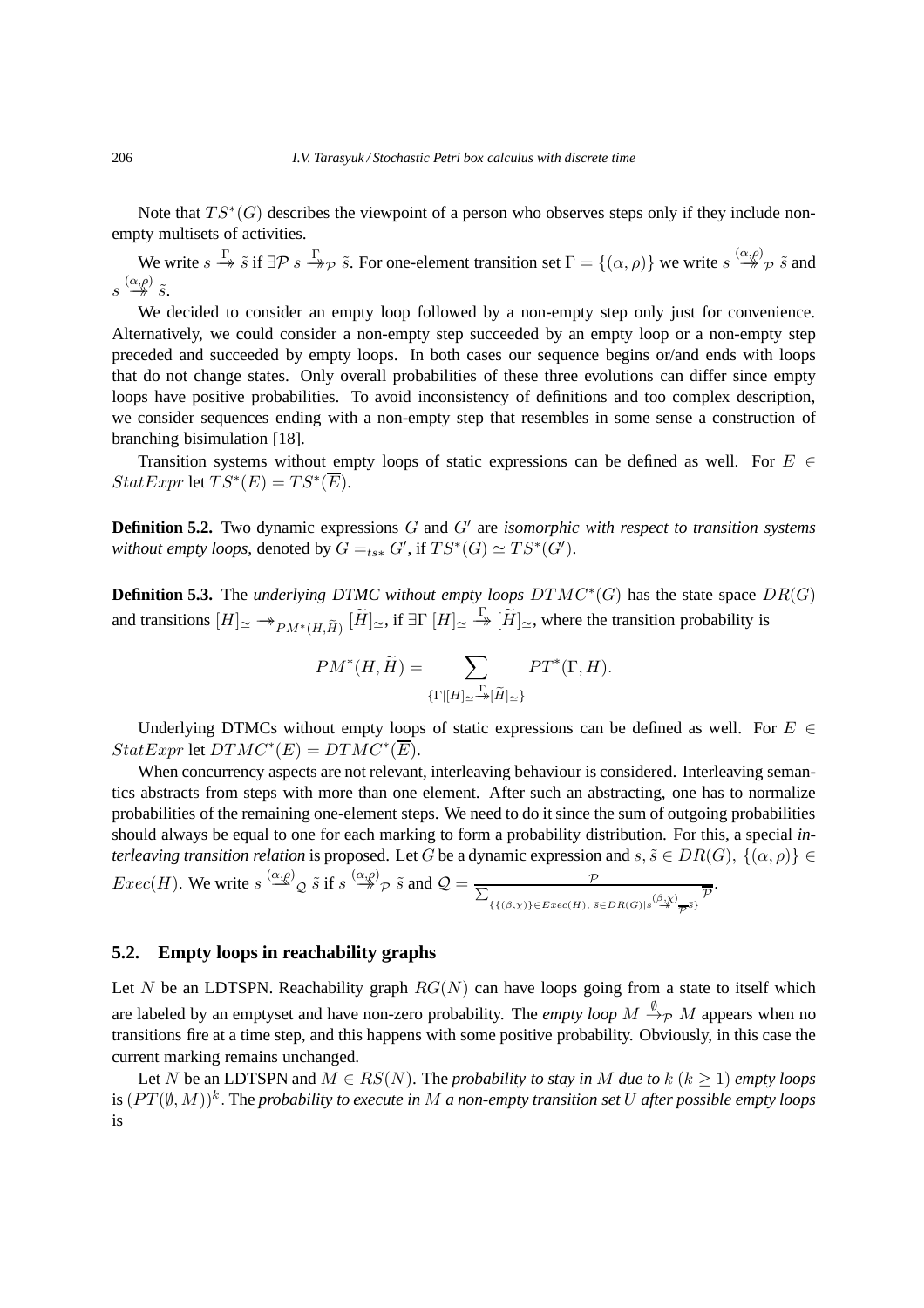$$
PT^{*}(U, M) = PT(U, M) \cdot \sum_{k=0}^{\infty} (PT(\emptyset, M))^{k} = \frac{PT(U, M)}{1 - PT(\emptyset, M)}.
$$

The value  $k = 0$  in the summation above corresponds to the case when no empty loops occur. Note that  $PT^*(U, M) \leq 1$ , hence, it is really a probability, since  $PT(\emptyset, M) + PT(U, M) \leq PT(\emptyset, M) +$  $\sum_{\{V | \bullet V \subseteq M\}} PT(V, M) = 1.$ 

**Definition 5.4.** The *reachability graph without empty loops*  $RG^*(N)$  with the set of nodes  $RS(N)$  and the set of arcs corresponding to the transitions  $M \stackrel{U}{\to}_{PT^*(U,M)} \widetilde{M}$ , if  $M \stackrel{U}{\to} \widetilde{M}$ ,  $U \neq \emptyset$ .

Note that  $RG^*(N)$  describes the viewpoint of a person who observes steps only if they include non-empty transition sets.

We write  $M \stackrel{U}{\rightarrow} \widetilde{M}$  if  $\exists \mathcal{P} \ M \stackrel{U}{\rightarrow} \mathcal{P} \ \widetilde{M}$ . For one-element transition set  $U = \{t\}$  we write  $M \stackrel{t}{\rightarrow} \mathcal{P} \ \widetilde{M}$ and  $M \stackrel{t}{\rightarrow} \widetilde{M}$ .

We decided to consider an empty loop followed by a non-empty step only just for convenience. Alternatively, we could consider a non-empty step succeeded by an empty loop or a non-empty step preceded and succeeded by empty loops. In both cases our sequence begins or/and ends with loops that do not change markings. Only overall probabilities of these three evolutions can differ since empty loops have positive probabilities. To avoid inconsistency of definitions and too complex description, we consider sequences ending with a non-empty step that resembles in some sense a construction of branching bisimulation [18].

**Definition 5.5.** The *underlying DTMC without empty loops*  $DTMC^*(N)$  has the state space  $RS(N)$ and transitions  $M \to_{PM^*(M, \widetilde{M})} \widetilde{M}$ , if  $\exists U \ M \stackrel{U}{\to} \widetilde{M}$ , where the transition probability is

$$
PM^*(M, \widetilde{M}) = \sum_{\{U \in Ena(M)|M \stackrel{U}{\twoheadrightarrow} \widetilde{M}\}} PT^*(U, M).
$$

When concurrency aspects are not relevant, interleaving behaviour is considered. Interleaving semantics abstracts from steps with more than one element. After such an abstracting, one has to normalize probabilities of the remaining one-element steps. For this, a special *interleaving transition relation* is proposed. Let N be an LDTSPN and  $M, \widetilde{M} \in RS(N)$ ,  $t \in Ena(M)$ . We write  $M \stackrel{t_{\infty}}{\longrightarrow} \widetilde{M}$  if  $M \stackrel{t}{\rightarrow} p \widetilde{M}$  and  $Q = \frac{p}{\sum_{k=1}^{n} (p_k - p_k)}$  ${p \over \sqrt{u \in Ena(M), \, M \in RS(N)|M \frac{u}{\sqrt{p}}M}}$ 

**Theorem 5.1.** For any static expression E

$$
TS^*(\overline{E}) \simeq RG^*(Box_{dts}(\overline{E})).
$$

**Proof:** As Theorem 4.1.  $\Box$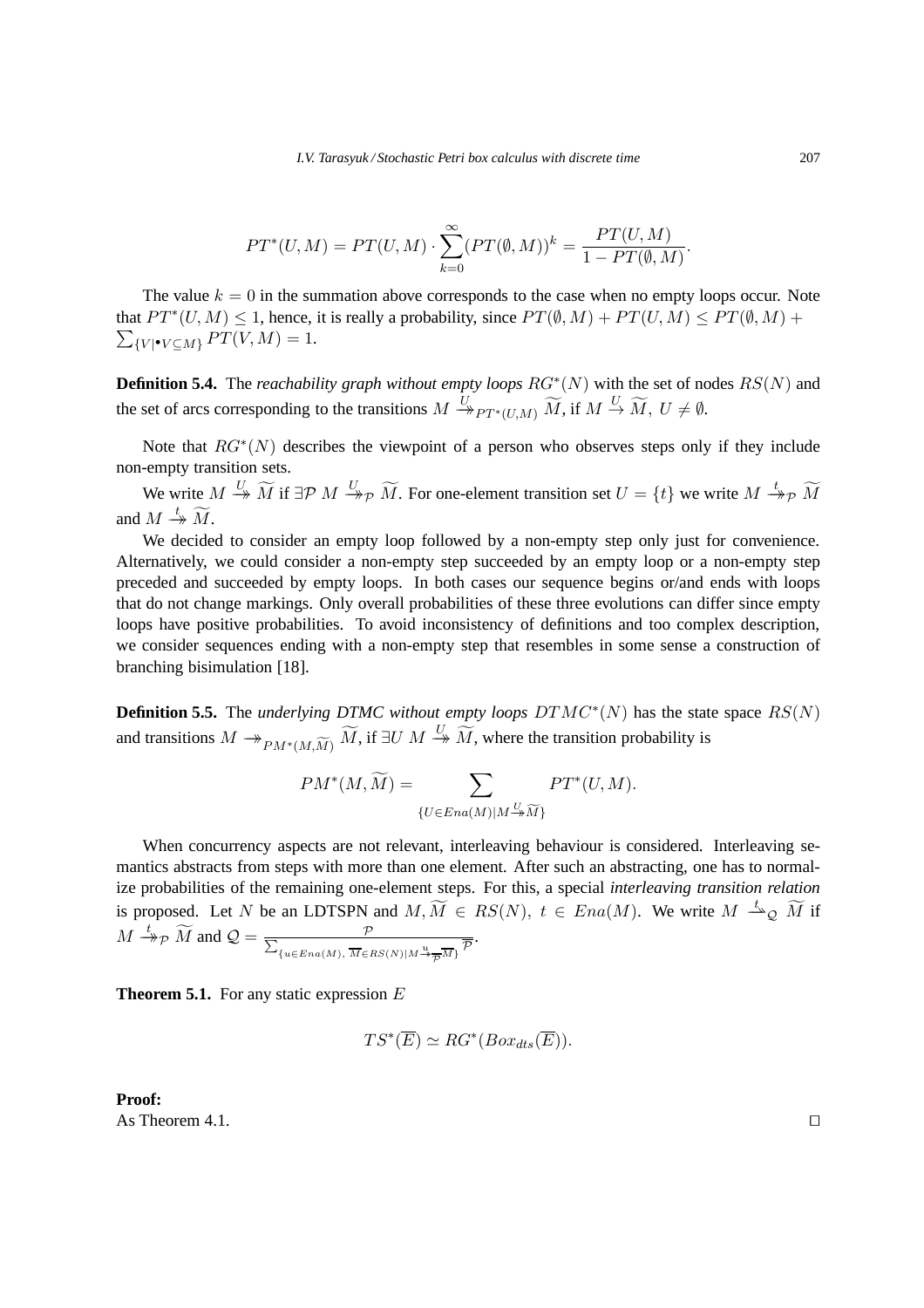**Proposition 5.1.** For any static expression E

$$
DTMC^*(\overline{E}) \simeq DTMC^*(Box_{dts}(\overline{E})).
$$

**Proof:**

As Proposition 4.1. □

Note that Theorem 5.1 guarantees that the net versions of algebraic equivalences could be easily defined. For every equivalence on the empty loops free transition system of a dynamic expression, a similarly defined analogue exists on the empty loops free reachability graph of the corresponding dtsbox.

**Example 5.1.** Let E and N be those from Example 4.2. In Figure 6 the transition system  $TS^*(\overline{E})$  and the underlying DTMC  $DTMC^*(\overline{E})$  without empty loops are presented. In Figure 7 the reachability graph  $RG^*(N)$  and the underlying DTMC  $DTMC^*(N)$  without empty loops are presented. It is easy to see that  $TS^*(\overline{E})$  and  $RG^*(N)$  are isomorphic as well as  $DTMC^*(\overline{E})$  and  $DTMC^*(N)$ .

The probabilities  $\mathcal{P}_{ij}^*$   $(1 \le i, j \le 4)$  are calculated as follows. Note that the symbol sy inscribes probability of the transition generated by synchronization, and the symbol  $\parallel$  inscribes that of the transition corresponding to the concurrent execution of two activities. To avoid complex notation, we use the normalization factor  $\mathcal{N}^* = \frac{1}{a + x - 2a^2x - 4}$  $\frac{1}{\rho + \chi - 2\rho^2 \chi - 2\rho \chi^2 + 2\rho^2 \chi^2}$ . The probabilities  $\mathcal{P}_{ij}$   $(1 \le i, j \le 4)$  are taken from Example 4.2.

$$
\begin{array}{ll}\n\mathcal{P}_{12}^* = \frac{\mathcal{P}_{12}}{1 - \mathcal{P}_{11}} = \mathcal{N}^* \rho (1 - \chi)(1 - \rho \chi) & \mathcal{P}_{13}^* = \frac{\mathcal{P}_{13}}{1 - \mathcal{P}_{11}} = \mathcal{N}^* \chi (1 - \rho)(1 - \rho \chi) \\
\mathcal{P}_{14}^{\mathsf{sy}} = \frac{\mathcal{P}_{14}^{\mathsf{sy}}}{1 - \mathcal{P}_{11}} = \mathcal{N}^* \rho \chi (1 - \rho)(1 - \chi) & \mathcal{P}_{14}^{\parallel \parallel} = \frac{\mathcal{P}_{14}^{\parallel}}{1 - \mathcal{P}_{11}} = \mathcal{N}^* \rho \chi (1 - \rho \chi) \\
\mathcal{P}_{24}^* = \frac{\mathcal{P}_{24}}{1 - \mathcal{P}_{22}} = 1 & \mathcal{P}_{34}^* = \frac{\mathcal{P}_{34}}{1 - \mathcal{P}_{33}} = 1 \\
\mathcal{P}_{14}^* = \mathcal{P}_{14}^{\mathsf{sy}} + \mathcal{P}_{14}^{\parallel \parallel \parallel} = \frac{\mathcal{P}_{14}^{\mathsf{sy}} + \mathcal{P}_{14}^{\parallel}}{1 - \mathcal{P}_{11}} = \mathcal{N}^* \rho \chi (2 - \rho - \chi)\n\end{array}
$$

Consider the case  $\rho = \chi = \frac{1}{2}$  $\frac{1}{2}$ . Then the transition probabilities will be the following:

$$
\mathcal{P}_{12}^* = \mathcal{P}_{13}^* = \mathcal{P}_{14}^{\parallel *} = \frac{3}{10}, \ \mathcal{P}_{14}^{\mathsf{sy}*} = \frac{1}{10}, \ \mathcal{P}_{24}^* = \mathcal{P}_{34}^* = 1, \ \mathcal{P}_{14}^* = \frac{2}{5}.
$$

#### **5.3. Probabilistic trace equivalences**

Trace equivalences are the least discriminating ones. In the trace semantics, the behavior of a system is associated with the set of all possible sequences of activities, i.e., protocols of work or computations. Thus, the points of choice of an external observer between several extensions of a particular computation are not taken into account.

Formal definitions of probabilistic trace relations resemble those of trace equivalences for standard Petri nets [48] or process algebras, but additionally we have to take into account the probabilities of sequences of (multisets of) multiactions. First, we have to multiply occurrence probabilities for all (multisets of) activities along every path starting from the initial state of the transition system corresponding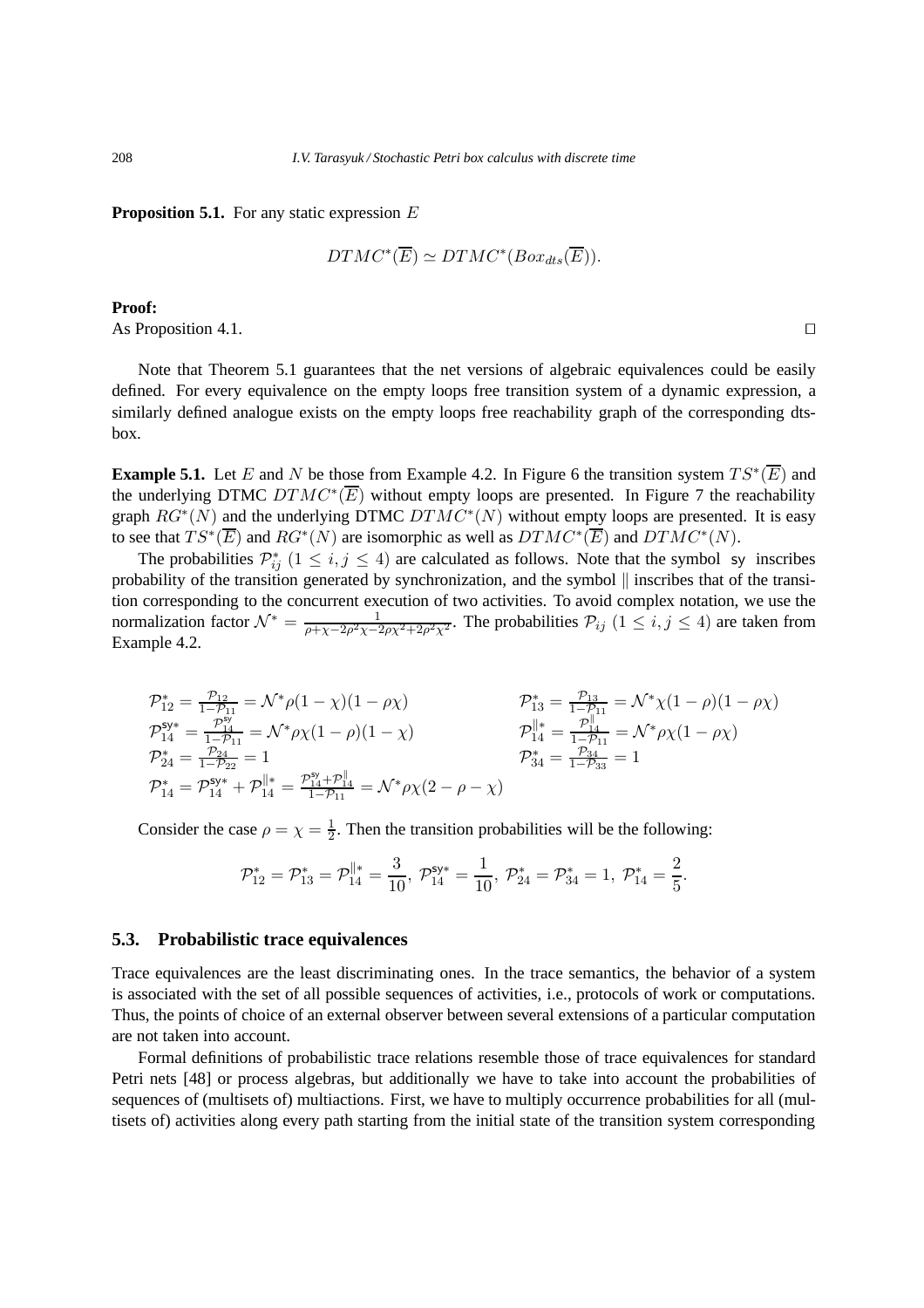

Figure 6. The transition system and the underlying DTMC without empty loops of  $\overline{E}$  from Example 4.2



Figure 7. The reachability graph and the underlying DTMC without empty loops of  $N$  from Example 4.2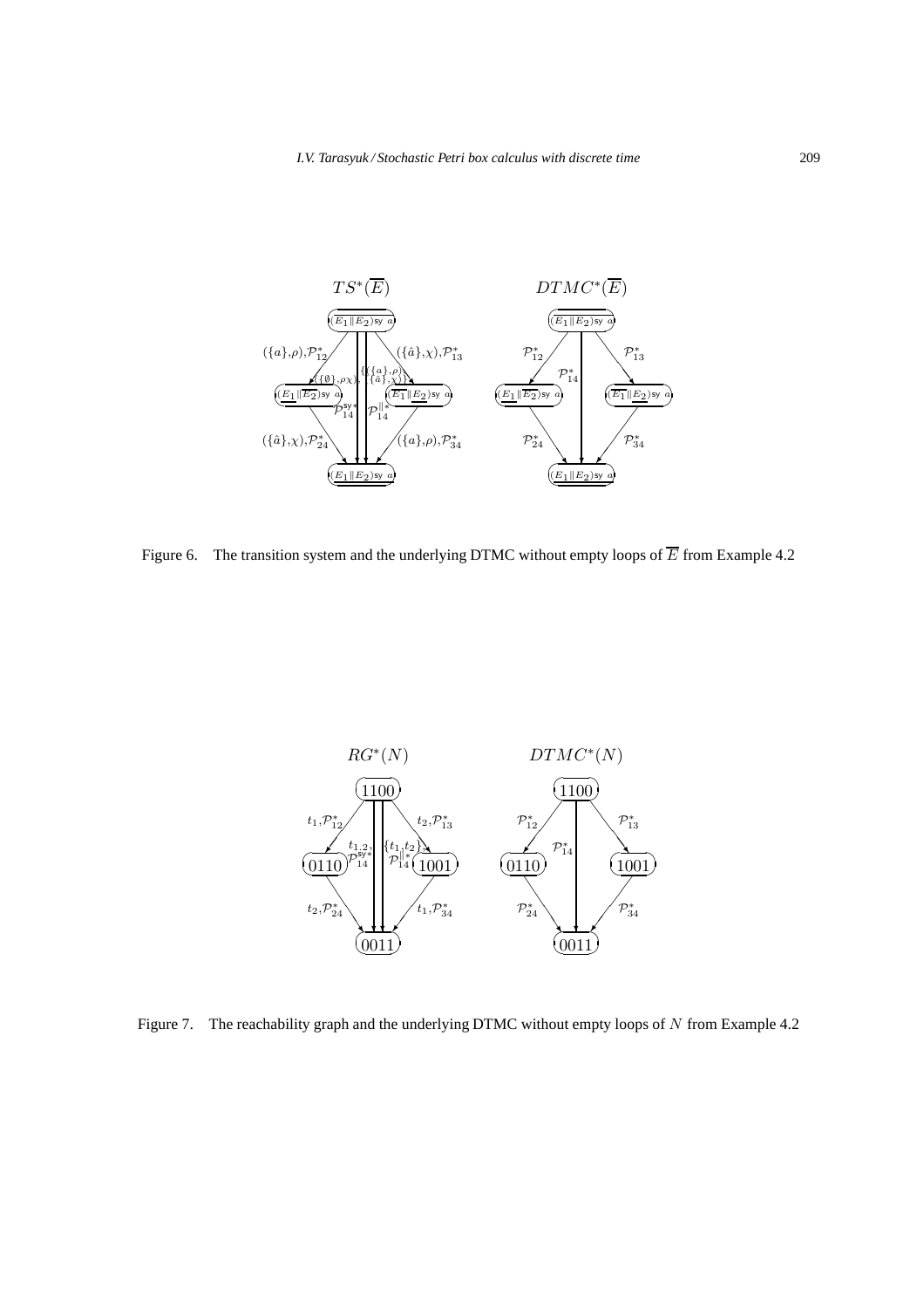to a dynamic expression. The product is the probability of the sequence of multiaction parts of the (multisets of) activities along the path. Second, we should calculate a sum of probabilities for all paths corresponding to the same sequence of multiaction parts.

For  $\Gamma \in \mathbb{N}_{f}^{\mathcal{SL}}$ , we define its *multiaction part* by  $\mathcal{L}(\Gamma) = \sum_{(\alpha,\rho) \in \Gamma} \alpha$ . Note that  $\mathcal{L}(\Gamma) \in \mathbb{N}_{f}^{\mathcal{L}}$ , i.e,  $\mathcal{L}(\Gamma)$  is a multiset of multiactions.

**Definition 5.6.** An *interleaving probabilistic trace* of a dynamic expression G with  $TS(G) = (S_G, L_G, \rightarrow_G, s_G)$  is a pair  $(\sigma, \mathcal{P})$ , where  $\sigma = \alpha_1 \cdots \alpha_n \in \mathcal{L}^*$  and

$$
\mathcal{P}=\sum_{\{(\alpha_1,\rho_1),...,(\alpha_n,\rho_n)\mid s_{G}}\textcolor{black}{(\alpha_1,\beta_1)}\sum_{\mathcal{P}_1 s_{1}}\textcolor{black}{(\alpha_2,\rho_2)}\sum_{\mathcal{P}_2...\textcolor{black}{(\alpha_n,\rho_n)}\mathcal{P}_n s_{n}\}}\prod_{i=1}^n\mathcal{P}_i.
$$

We denote a set of *all interleaving probabilistic traces* of a dynamic expression G by  $IntProofTrace(G)$ . Two dynamic expressions  $G$  and  $G'$  are *interleaving probabilistic trace equivalent*, denoted by  $G \equiv_{ip} G'$ , if

$$
IntProbTraces(G) = IntProbTraces(G').
$$

**Definition 5.7.** A *step probabilistic trace* of a dynamic expression G with  $TS(G) = (S_G, L_G, \rightarrow_G, s_G)$ is a pair  $(\Sigma, \mathcal{P})$ , where  $\Sigma = A_1 \cdots A_n \in (I\!\!N_f^{\mathcal{L}})^*$  and

$$
\mathcal{P} = \sum_{\{\Gamma_1,\ldots,\Gamma_n | s_G \stackrel{\Gamma_1}{\twoheadrightarrow} \mathcal{P}_1} s_1 \stackrel{\Gamma_2}{\twoheadrightarrow} \mathcal{P}_2 \ldots \stackrel{\Gamma_n}{\twoheadrightarrow} \mathcal{P}_n s_n, \, \mathcal{L}(\Gamma_i) = A_i} \prod_{(1 \leq i \leq n)\} \prod_{i=1}^n \mathcal{P}_i.
$$

 $\boldsymbol{n}$ 

We denote a set of *all step traces* of a dynamic expression G by  $StepProbTrace(G)$ . Two dynamic expressions G and G' are *step probabilistic trace equivalent*, denoted by  $G \equiv_{sp} G'$ , if

$$
StepProbTrace(G) = StepProbTrace(G').
$$

#### **5.4. Probabilistic bisimulation equivalences**

Bisimulation equivalences respect completely the particular points of choice in the behavior of a modeled system. We intend to present a parameterized definition of probabilistic bisimulation equivalences.

To define probabilistic bisimulation equivalences, we have to consider a bisimulation as an *equivalence* relation which partitions the states of the *union* of the transition systems  $TS(G)$  and  $TS(G')$  of two dynamic expressions  $G$  and  $G'$  to be compared. For  $G$  and  $G'$  to be bisimulation equivalent, the initial states of their transition systems,  $s_G$  and  $s_{G'}$ , are to be related by a bisimulation having the following transfer property: two states are related if in each of them the same (multisets of) multiactions can occur, and the resulting states *belong to the same equivalence class*. In addition, sums of probabilities for all such occurrences should be the same for both states. Thus, in our definitions, we follow the approach of [27, 28]. Hence, the difference between bisimulation and trace equivalences is that we do not consider *all possible* occurrences of (multisets of) multiactions from the initial states, but only such that lead (stepwise) to the states *belonging to the same equivalence class*.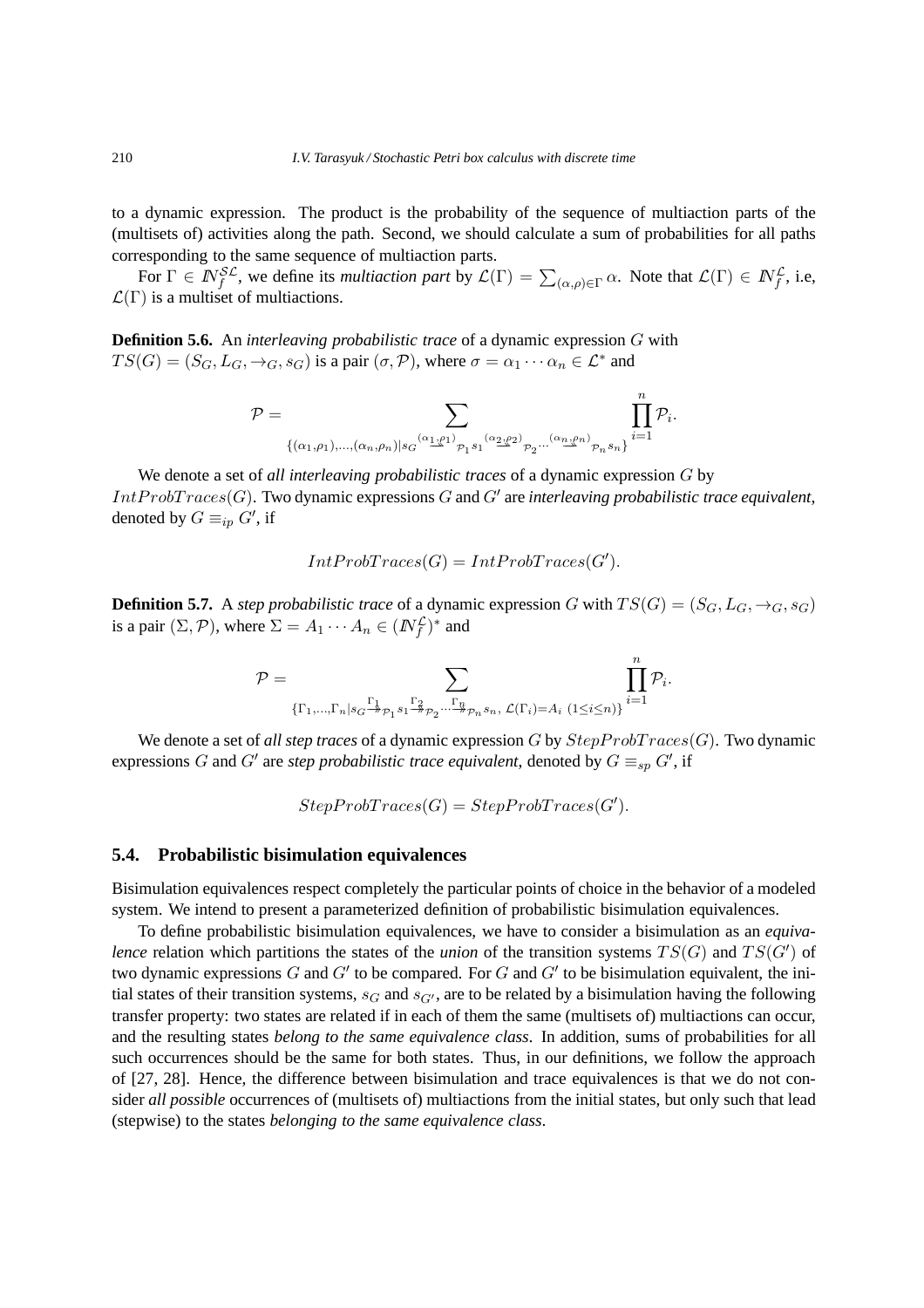First, we introduce several helpful notations. Let for a dynamic expression G we have  $\mathcal{H} \subseteq DR(G)$ . Then for some  $s \in DR(G)$  and  $A \in \mathbb{N}_{f}^{\mathcal{L}}$  we write  $s \stackrel{A}{\rightarrow}_{\mathcal{Q}} \mathcal{H}$  if

$$
\mathcal{Q} = \sum_{\{\Gamma \mid s \stackrel{\Gamma}{\twoheadrightarrow} \mathcal{P}^{\tilde{S}}, \ \mathcal{L}(\Gamma) = A, \ \tilde{s} \in \mathcal{H}\}} \mathcal{P}.
$$

Thus,  $Q$  is the overall probability to come into the set of states  $H$  starting from s via steps with multiaction part A. The summation above reflects the probability of the event union.

We write  $s \stackrel{A}{\to} H$  if  $\exists Q \ s \stackrel{A}{\to}_Q H$ . In a similar way, we define the notions  $s \stackrel{\alpha}{\to}_Q H$  and  $s \stackrel{\alpha}{\to} H$ based on the interleaving transition relation.

For a set X, we denote its cartesian product  $X \times X$  by  $X^2$ . Let  $\mathcal{E} \subseteq X^2$  be an equivalence relation on X. Then an *equivalence class* (with respect to  $\mathcal{E}$ ) of  $x \in X$  is  $[x]_{\mathcal{E}} = \{y \in X \mid (x, y) \in \mathcal{E}\}\)$ . The equivalence  $\mathcal E$  partitions X into the *set of equivalence classes*  $X/\mathcal E = \{ [x]_{\mathcal E} \mid x \in X \}.$ 

**Definition 5.8.** Let G be a dynamic expression and  $TS(G) = (S_G, L_G, \rightarrow_G, s_G)$  be its transition system. An *equivalence* relation  $\mathcal{R} \subseteq DR(G)^2$  is a  $\star$ -probabilistic bisimulation between states  $s_1$  and  $s_2$  of T S(G),  $\star \in \{$ *interleaving, step* $\}$ , denoted by  $\mathcal{R}: s_1 \leftrightarrow_{\star p} s_2$ ,  $\star \in \{i, s\}$ , if  $\forall \mathcal{H} \in DR(G)/\mathcal{R}$ 

- $\forall x \in \mathcal{L}$  and  $\hookrightarrow = \rightarrow$ , if  $\star = i$ ;
- $\forall x \in \mathbb{N}^{\mathcal{L}}_f$  and  $\hookrightarrow = \twoheadrightarrow$ , if  $\star = s$ ;

$$
s_1 \stackrel{x}{\hookrightarrow} _{\mathcal{Q}} \mathcal{H} \Leftrightarrow s_2 \stackrel{x}{\hookrightarrow} _{\mathcal{Q}} \mathcal{H}.
$$

Two states  $s_1$  and  $s_2$  are  $\star$ *-probabilistic bisimulation equivalent*,  $\star \in \{interleaving, step\}$ , denoted by  $s_1 \leftrightarrow_{\star p} s_2$ , if  $\exists \mathcal{R} : s_1 \leftrightarrow_{\star p} s_2, \star \in \{i, s\}.$ 

To introduce bisimulation between dynamic expressions  $G$  and  $G'$ , we should consider a "composite" set of states  $DR(G) \cup DR(G')$ .

**Definition 5.9.** Let G, G' be dynamic expressions and  $TS(G) = (S_G, L_G, \rightarrow_G, s_G)$ ,  $TS(G') = (S_{G'}, L_{G'}, \rightarrow_{G'}, s_{G'})$  be their transition systems. A relation  $\mathcal{R} \subseteq (DR(G) \cup DR(G'))^2$  is a  $\star$ -probabilistic bisimulation between G and  $G'$ ,  $\star \in \{interleaving, step\}$ , denoted by  $\mathcal{R}: G \leftrightarrow_{\star p} G'$ , if  $\mathcal{R}: s_{G} \leftrightarrow_{\star n} s_{G'}$ ,  $\star \in \{i, s\}.$ 

Two dynamic expressions G and G' are  $\star$ *-probabilistic bisimulation equivalent*,  $\star \in$ {*interleaving*, *step*}, denoted by  $G \underline{\leftrightarrow}_{\star p} G'$ , if  $\exists \mathcal{R} : G \underline{\leftrightarrow}_{\star p} G'$ ,  $\star \in \{i, s\}$ .

### **5.5. Stochastic isomorphism**

Stochastic isomorphism is a relation that is weaker than the equivalence with respect to the isomorphism of the associated transition systems without empty loops. The main idea of the following definition is to summarize probabilities of all transitions between the same pair of states such that the transition labels have the same multiaction parts. We use summation, since it is the probability of event union.

**Definition 5.10.** Let  $G, G'$  be dynamic expressions and  $TS(G) = (S_G, L_G, \rightarrow_G, s_G), TS(G') =$  $(S_{G'}, L_{G'}, \rightarrow_{G'}, s_{G'})$  be their transition systems. A mapping  $\beta : S_G \rightarrow S_{G'}$  is a *stochastic isomorphism* between *G* and *G'*, denoted by  $\beta$  :  $G =_{sto} G'$ , if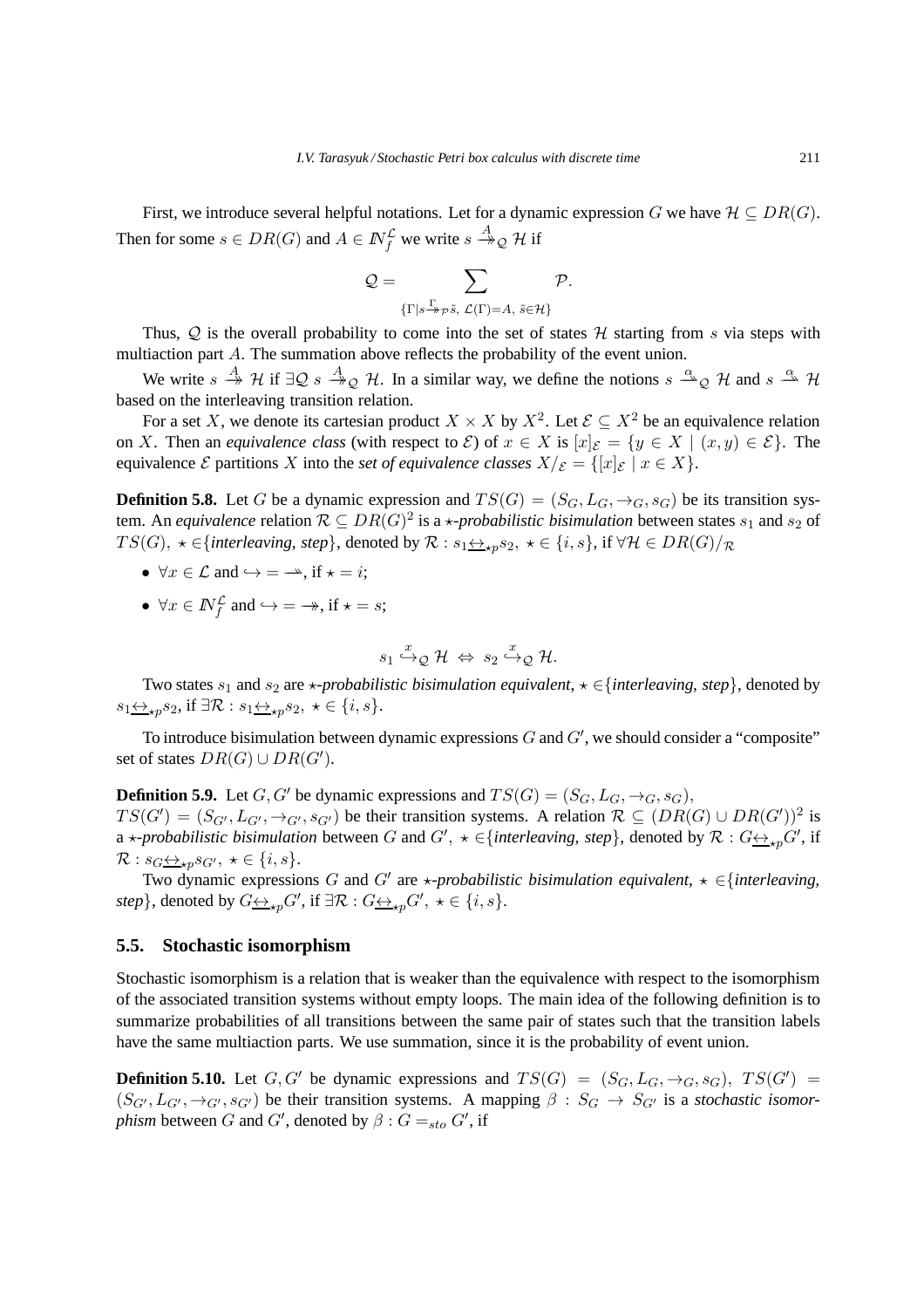- 1.  $\beta$  is a bijection such that  $\beta(s_G) = s_{G'}$ ;
- 2.  $\forall s, \tilde{s} \in S_G$  if  $s \stackrel{\Gamma}{\rightarrow}_{\mathcal{P}} \tilde{s}$  then  $\exists \Gamma', \mathcal{P}'$  such that  $\beta(s) \stackrel{\Gamma'}{\rightarrow}_{\mathcal{P}'} \beta(\tilde{s}), \mathcal{L}(\Gamma) = \mathcal{L}(\Gamma')$  and

$$
\sum_{\{\Delta|s\stackrel{\Delta}{\rightarrow}_{\mathcal{Q}}\tilde{s},\;\mathcal{L}(\Gamma)=\mathcal{L}(\Delta)\}}\mathcal{Q}=\sum_{\{\Delta'|\beta(s)\stackrel{\Delta'}{\rightarrow}_{\mathcal{Q}'}\beta(\tilde{s}),\;\mathcal{L}(\Gamma)=\mathcal{L}(\Delta')\}}\mathcal{Q}';
$$

3.  $\forall s', \tilde{s}' \in S_{G'}$  if  $s' \stackrel{\Gamma'}{\rightarrow} \tilde{s}'$  then  $\exists \Gamma, \mathcal{P}$  such that  $\beta^{-1}(s') \stackrel{\Gamma}{\rightarrow} \beta^{-1}(\tilde{s}')$ ,  $\mathcal{L}(\Gamma) = \mathcal{L}(\Gamma')$  and

$$
\sum_{\{\Delta'|s'\xrightarrow{\Delta'}_{\mathcal{Q}'}\tilde{s}',\;\mathcal{L}(\Gamma)=\mathcal{L}(\Delta')\}}\mathcal{Q}'=\sum_{\{\Delta|\beta^{-1}(s')\xrightarrow{\Delta_{\mathcal{Q}}\beta^{-1}(\tilde{s}')),\;\mathcal{L}(\Gamma)=\mathcal{L}(\Delta)\}}\mathcal{Q}.
$$

Two dynamic expressions G and G' are *stochastically isomorphic*, denoted by  $G =_{sto} G'$ , if  $\exists \beta : G =_{sto} G'.$ 

# **5.6. Interrelations of the probabilistic equivalences**

Now we compare the introduced probabilistic equivalences and obtain the lattice of their interrelations.

**Proposition 5.2.** Let  $\star \in \{i, s\}$ . For dynamic expressions G and G' the following holds:

$$
G\underline{\leftrightarrow}_{\star p} G' \Rightarrow G \equiv_{\star p} G'.
$$

### **Proof:**

We present here a sketch of the proof from [49]. It is enough to prove for  $\star = s$ , since  $\star = i$  is a particular case with the interleaving transition relation. Let  $\mathcal{R}: G \leftrightarrow_{sp} G'$  and  $(s_1, s_2) \in \mathcal{R}$ . We have  $\forall A \in \mathbb{N}_f^{\mathcal{L}} \ \forall \widetilde{\mathcal{H}} \in (DR(G) \cup DR(G'))/_{\mathcal{R}} \ s_1 \stackrel{A}{\rightarrow}_{\mathcal{Q}} \widetilde{\mathcal{H}} \ \Leftrightarrow \ s_2 \stackrel{A}{\rightarrow}_{\mathcal{Q}} \widetilde{\mathcal{H}}.$  Let  $\mathcal{H} = [s_1]_{\mathcal{R}} = [s_2]_{\mathcal{R}}.$  We can rewrite this identity as  $H \xrightarrow{A} Q \widetilde{H}$ , since for all states from H their probabilities of moving into  $\widetilde{H}$  as a result of execution of A coincide. Let  $(A_1 \cdots A_n, \mathcal{P}) \in StepProbTrace(G)$ . Since  $\mathcal{R}: G \rightarrow Sp} G'$ , we have  $s_G \stackrel{A_1}{\twoheadrightarrow} Q_1$   $\mathcal{H}_1 \cap DR(G) \stackrel{A_2}{\twoheadrightarrow} Q_2$   $\cdots \stackrel{A_n}{\twoheadrightarrow} Q_n$   $\mathcal{H}_n \cap DR(G)$   $\Leftrightarrow$   $s_{G'} \stackrel{A_1}{\twoheadrightarrow} Q_1$   $\mathcal{H}_1 \cap DR(G') \stackrel{A_2}{\twoheadrightarrow} Q_2$  $\cdots \stackrel{A_n}{\rightarrow}_{{\cal Q}_n} {\cal H}_n \cap DR(G')$ . Next, we prove that the sum of probabilities of all the paths going through the states from  $H_1 \cap DR(G), \ldots, H_n \cap DR(G)$  coincides with the product of  $\mathcal{Q}_1, \ldots, \mathcal{Q}_n$ , i.e.,  $\prod_{i=1}^n \mathcal{Q}_i =$  $\sum$  $\{\Gamma_1,...,\Gamma_n | s_G \stackrel{\Gamma_1}{\rightarrow} \varphi_1 \cdots \stackrel{\Gamma_n}{\rightarrow} \varphi_n s_n, \mathcal{L}(\Gamma_i)=A_i, s_i \in \mathcal{H}_i \ (1 \leq i \leq n)\}\$  $\prod_{i=1}^n \mathcal{P}_i$ . This result can also be applied to  $G'$ .

It is enough to see now that the summation over *all equivalence classes* is the same as that over *all states* , hence, over *all multisets of activities*, since their executions result the states:

$$
\sum_{\{\Gamma_1,\ldots,\Gamma_n\mid s_G\stackrel{\Gamma_1}{\twoheadrightarrow} p_1\ldots\stackrel{\Gamma_n}{\twoheadrightarrow} p_n s_n, \mathcal{L}(\Gamma_i)=A_i\}} \prod_{i=1}^n \mathcal{P}_i = \sum_{\{\mathcal{H}_1,\ldots,\mathcal{H}_n\mid s_G\stackrel{\mathcal{A}_1}{\twoheadrightarrow} \mathcal{Q}_1\ldots\stackrel{\mathcal{A}_n}{\twoheadrightarrow} \mathcal{Q}_n \mathcal{H}_n \cap DR(G)\}} \prod_{i=1}^n \mathcal{Q}_i = \sum_{\{\Gamma'_1,\ldots,\Gamma'_n\mid s_G\stackrel{\mathcal{A}_1}{\twoheadrightarrow} p_1\ldots\stackrel{\Gamma'_n}{\twoheadrightarrow} p'_n s'_n, \mathcal{L}(\Gamma'_i)=A_i\}} \prod_{i=1}^n \mathcal{P}'_i.
$$
\nThus, (4, 4, 7)  $\in$  Star-DuMTransc(G') and Stu-DuMTransc(G')  $\in$  StuDuMTransc(G').

Thus,  $(A_1 \cdots A_n, \mathcal{P}) \in StepProbTrace(G')$  and  $StepProbTrace(G) \subseteq StepProbTrace(G').$ The reverse inclusion is proved by symmetry. □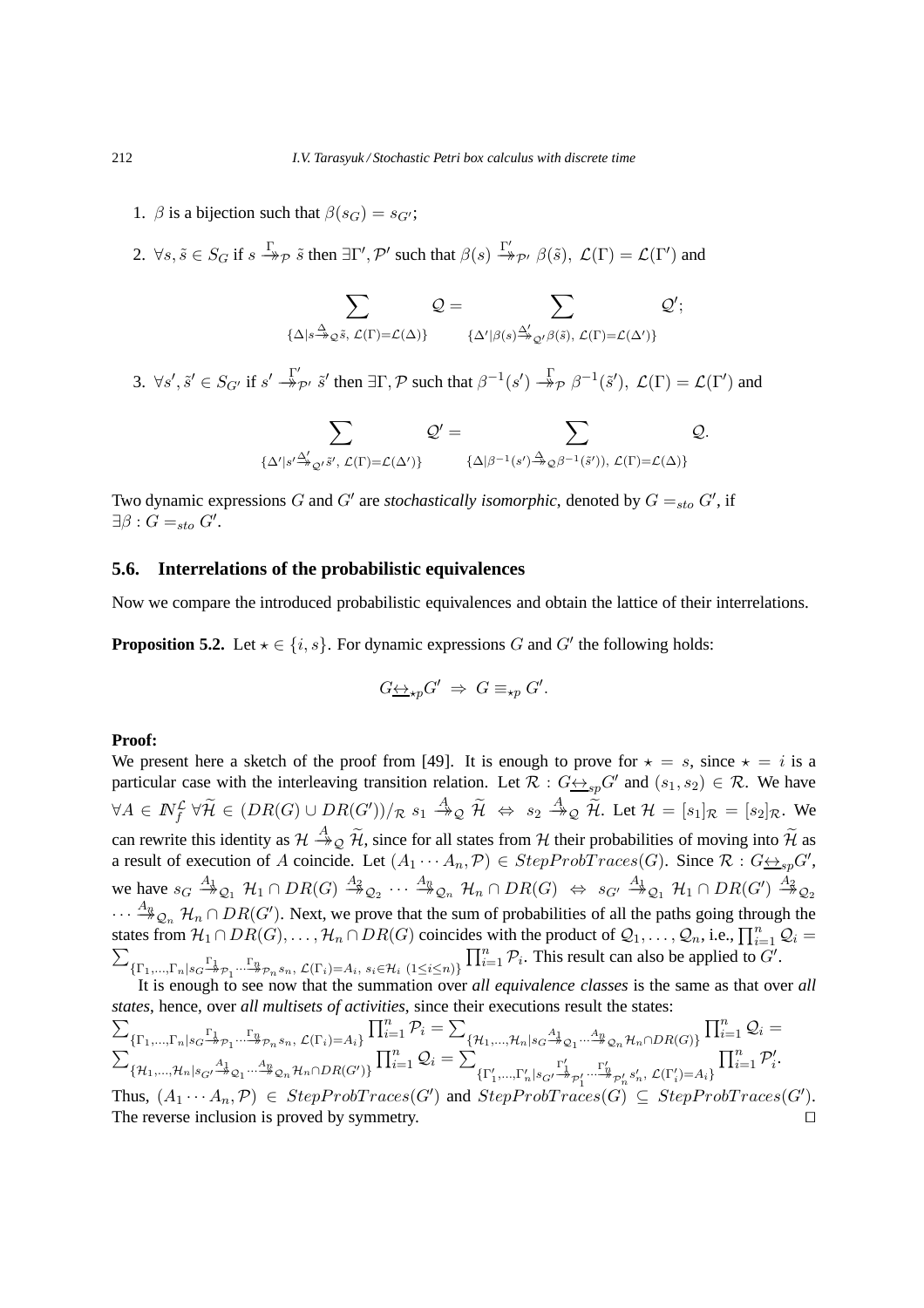

Figure 8. Interrelations of the probabilistic equivalences

**Proposition 5.3.** For dynamic expressions  $G$  and  $G'$  the following holds:

$$
G =_{ts*} G' \Leftrightarrow G =_{ts} G'.
$$

## **Proof:**

 $(\Leftarrow)$  It is enough to note that the abstraction from empty loops is based on transition probabilities which are the same for isomorphic transition systems.

(⇒) Note that  $TS(G)$  and  $TS^*(G)$  (as well as  $TS(G')$  and  $TS^*(G')$ ) differ by presence of empty loops and by values of transition probabilities only. The sets of states, the labeling area, the non-empty multisets of activities which label the transitions and the initial states coincide. We have isomorphism of  $TS^*(G)$  and  $TS^*(G')$ . For a state  $[H]_{\simeq}$  of  $TS^*(G)$ , let  $[H']_{\simeq}$  be the state of  $TS^*(G')$  such that these two states are related by the isomorphism of  $TS^*(G)$  and  $TS^*(G')$ . Then  $Exec(H) = \{\Gamma \mid$  $\exists [\widetilde{H}]_{\simeq}\;$   $[H]_{\simeq}\;$   $\{X\}\;$   $\{[\widetilde{W}']_{\simeq}\;$   $[H']_{\simeq}\;$   $[H']_{\simeq}\;$   $\{X\}\;$   $\{[\widetilde{W}']_{\simeq}\}$   $\cup$   $\{0\}\;$  =  $\emph{Exec}(H')$ . Note that in the previous equality we can always find the pairs of states  $[H]_{\simeq}$  and  $[H']_{\simeq}$  related by isomorphism of  $TS^*(G)$  and  $TS^*(G')$ . Further, the definition of  $PT(\Gamma, H)$  depends on  $Exec(H)$  only rather than on concrete H. Thus, for each state  $[H]_{\simeq}$  of  $TS(G)$  the probabilities of outgoing transitions will be the same as for the corresponding state  $[H']_{\simeq}$  of  $TS(G')$ . Hence, we have  $TS(G) \simeq TS(G')$  $\Box$ 

**Theorem 5.2.** Let  $\leftrightarrow$ ,  $\ast\ast \in \{\equiv, \leftrightarrow, =, \simeq\}$  and  $\star$ ,  $\star\star \in \{\equiv, ip, sp, sto, ts\}$ , where the symbol '\_' denotes no subscription of an expression. For dynamic expressions G and G′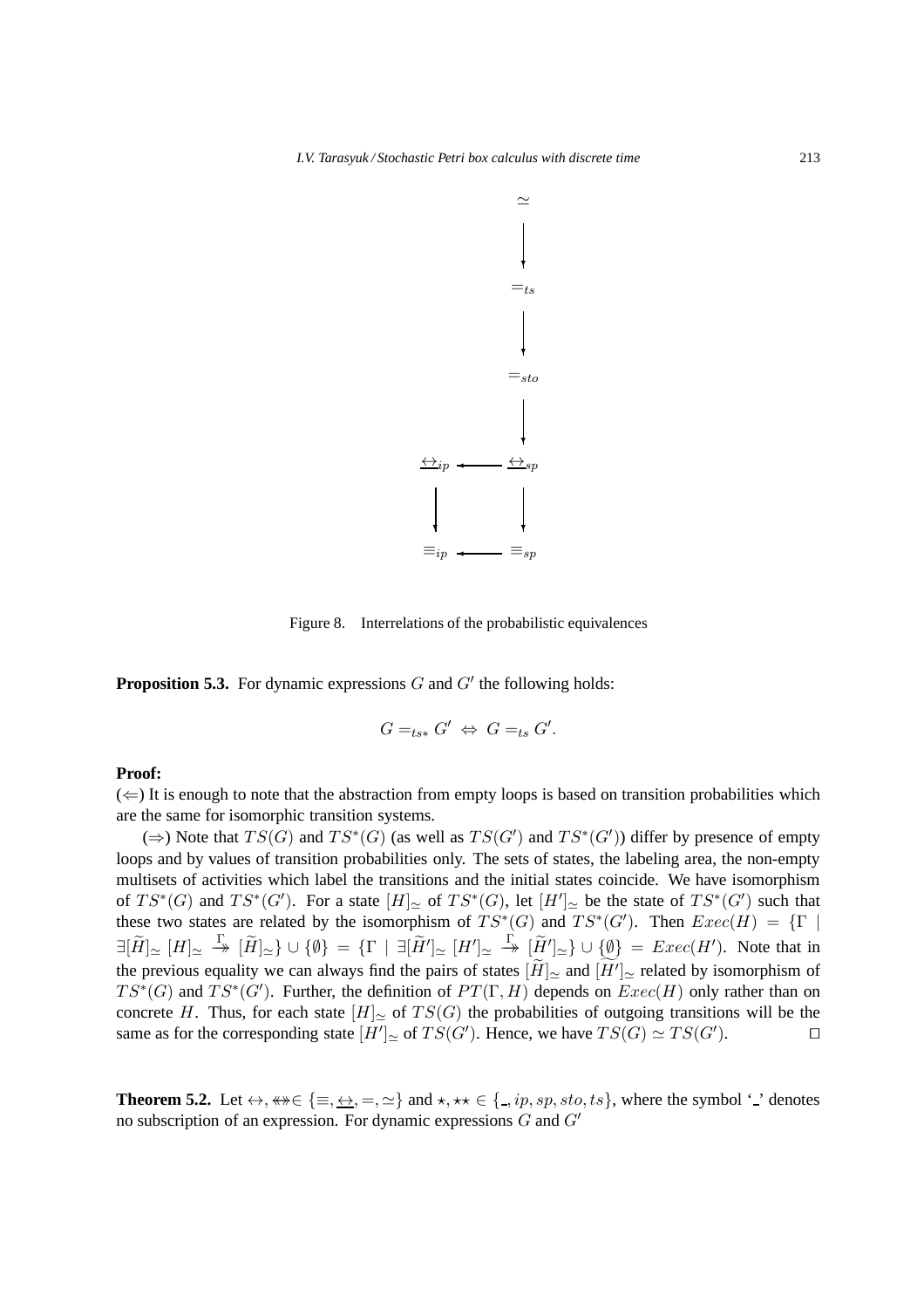$$
G \leftrightarrow_{\star} G' \Rightarrow G \leftrightarrow_{\star \star} G'
$$

iff in the graph in Figure 8 there exists a directed path from  $\leftrightarrow_{\star}$  to  $\leftrightarrow_{\star\star}$ .

#### **Proof:**

 $(\Leftarrow)$  Let us check the validity of implications in the graph in Figure 8.

- The implications  $\leftrightarrow_{sp} \rightarrow \leftrightarrow_{ip}, \leftrightarrow \in \{\equiv, \leftrightarrow\}$  are valid, since single activities are one-element multisets.
- The implications  $\xrightarrow{\leftrightarrow}_{\star p} \rightarrow \equiv_{\star p}, \star \in \{i, s\}$ , are valid by Proposition 5.2.
- The implication  $=_{sto} \rightarrow \frac{\leftrightarrow_{sp}}{sp}$  is proved as follows. Let  $\beta : G =_{sto} G'$ . Then it is easy to see that  $S: G_{\frac{\leftrightarrow}{\longrightarrow}g}G'$ , where  $S = \{ (s, \beta(s)) \mid s \in DR(G) \}.$
- The implication  $=t_s\rightarrow t_{sto}$  is valid, since stochastic isomorphism is that of empty loops free transition systems up to merging of transitions with labels having identical multiaction parts.
- The implication  $\simeq \rightarrow =_{ts}$  is valid, since the transition system of a dynamic formula is defined based on its isomorphism class.

 $(\Rightarrow)$  An absence of additional nontrivial arrows (not resulting from the combination of the existing ones) in the graph in Figure 8 is proved by the following examples. As in the previous examples, we assume that conflicting transitions have equal weights and probabilities.

- Let  $E = (\{a\}, \frac{1}{2})$  $\frac{1}{2}) \| (\{b\},\frac{1}{2})$  $(\frac{1}{2})$  and  $E' = ((\{a\}, \frac{1}{2})$  $(\{b\},\frac{1}{2})$  $(\frac{1}{2}))\[(\{\{b\},\frac{1}{2})\}$  $(\{a\},\frac{1}{2})$  $(\frac{1}{2})$ ). Then  $\overline{E} \overline{\leftrightarrow}_{ip} \overline{E'}$ , but  $\overline{E} \not\equiv_{sp} \overline{E'}$ , since only in  $TS^*(\overline{E'})$  multiactions  $\{a\}$  and  $\{b\}$  cannot be executed concurrently.
- Let  $E = (\{a\}, \frac{1}{2})$  $(\{\underline{b}\},\frac{1}{2})$  $\frac{1}{2}) [](c, \frac{1}{2})$  $(\frac{1}{2})$ ) and  $E' = ((\{a\}, \frac{1}{2})$  $(\{b\},\frac{1}{2})$  $(\{a\},\frac{1}{2})$  $(\c), \frac{1}{2})$  $(\frac{1}{2})$ ). Then  $\overline{E} \equiv_{sp} \overline{E'}$ , but  $\overline{E} \not\leftrightarrow_{ip} \overline{E'}$ , since only in  $TS^*(\overline{E'})$  a multiaction  $\{a\}$  can be executed so that no multiaction  ${b}$  can occur afterwards.
- Let  $E = (\{a\}, \frac{1}{2})$  $(\{b\},\frac{1}{2})$  $(\frac{1}{2})$  and  $E' = (\{a\}, \frac{1}{2})$  $\frac{1}{2}); (\{b\},\frac{1}{2}$  $\frac{1}{2}) [](\{a\},\frac{1}{2})$  $(\{b\},\frac{1}{2})$  $(\frac{1}{2})$ . Then  $\overline{E} \leftrightarrow_{sp} \overline{E'}$ , but  $\overline{E} \neq_{sto} \overline{E'}$ , since only in  $TS^*(\overline{E'})$  there is a transition with multiaction part of label  $\{a\}$  and probability 1 that is single one between its start and final states such that the transition has no corresponding transition set in  $TS^*(\overline{E'})$ . Note that in  $TS^*(\overline{E'})$ , the only transition with the same multiaction part of label has probability  $\frac{1}{2}$ .
- Let  $E = (\{a\}, \frac{1}{2})$  $(\frac{1}{2})$  and  $E' = (\{a\}, \frac{1}{2})$  $\frac{1}{2}) [](a\}, \frac{1}{2})$  $\frac{1}{2}$ ). Then  $\overline{E} =_{sto} \overline{E'}$ , but  $\overline{E} \neq_{ts} \overline{E'}$ , since only  $TS(\overline{E'})$  has two transitions.
- Let  $E = (\{a\}, \frac{1}{2})$  $(\frac{1}{2})$  and  $E' = ((\{a\}, \frac{1}{2})$  $(\{\hat{a}\},\frac{1}{2})$  $(\frac{1}{2})$  sy a. Then  $\overline{E} =_{ts} \overline{E'}$ , but  $\overline{E} \not\approx \overline{E'}$ , since  $\overline{E}$  and  $\overline{E'}$  cannot be reached from each other by applying inaction rules.

⊓⊔

**Example 5.2.** In Figure 9 the marked dts-boxes corresponding to the dynamic expressions from equivalence examples of Theorem 5.2 are presented, i.e.,  $N = Box_{dts}(\overline{E})$  and  $N' = Box_{dts}(\overline{E'})$  for each picture (a)–(e). Since all the equivalences of dynamic expressions can be transferred to the corresponding marked dts-boxes, we depict also the net analogues (denoted by the same symbols) of the algebraic equivalences which relate the nets.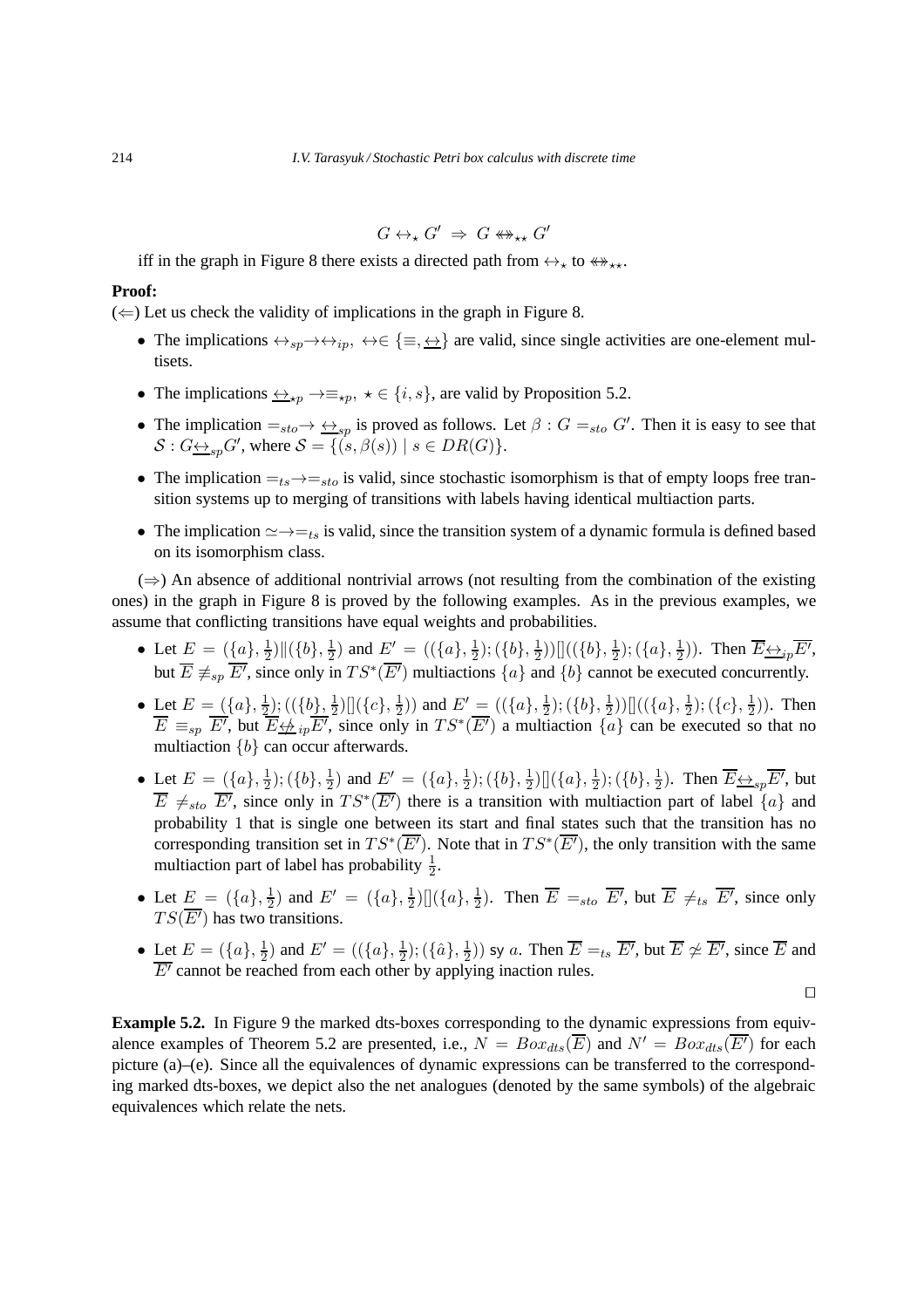

Figure 9. Dts-boxes of the dynamic expressions from equivalence examples of Theorem 5.2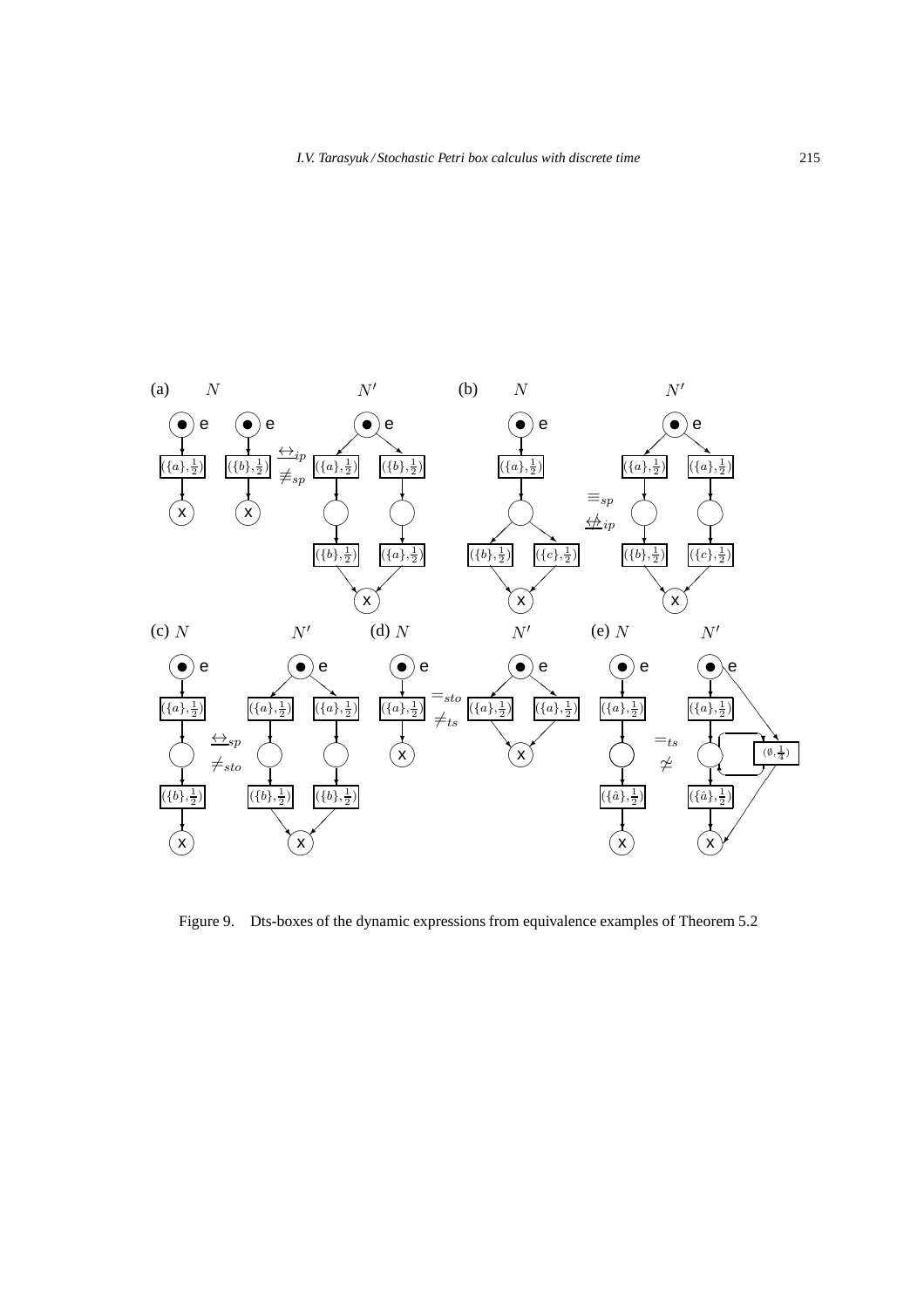# **6. Conclusion**

In this paper, we have proposed a discrete time stochastic extension of  $PBC$  called  $dtsPBC$  with concurrent step operational semantics based on transition systems and denotational semantics in terms of a subclass of LDTSPNs. A consistency of operational and denotational semantics was established. In addition, we have defined a number of probabilistic algebraic equivalences which have natural net analogues on LDTSPNs. The equivalences abstract from empty loops in transition systems corresponding to dynamic expressions. The diagram of interrelations for the algebraic equivalences was constructed.

Future work consists in the construction a congruence relation based on some probabilistic algebraic equivalence we defined. We can also abstract from the silent activities in the definitions of the equivalences, i.e., from the activities with empty multiaction part. The abstraction from empty loops and that from silent activities could be done in one step as well. The main point here is that we should collect probabilities during the abstraction from an internal activity. As a result, we shall have the algebraic analogues of the net probabilistic equivalences from [13, 14]. Moreover, we plan to extend  $dtsPBC$ with infiniteness constructs such as iteration and recursion. The difficulty here is a proper handle the infinite summation and multiplication of step probabilities as well as a safety of the dts-boxes resulting from expressions specifying loops.

**Acknowledgements** I thank E. Best for supervision and encouraging discussions during my work at the University of Oldenburg, Germany. I am also grateful to V.R. Valero and H.S. Macià for many valuable advices as well as to their colleagues from the High Polytechnic School of Albacete, Spain, for presentations and kind hospitality. Many thanks to the anonymous referees for their helpful comments.

# **References**

- [1] Andova, S.: Process algebra with probabilistic choice, Lect. Notes Comp. Sci., vol. 1601 of *Lect. Notes Comp. Sci.*, Springer, 1999, 111–129.
- [2] Bernardo, M., Gorrieri, R.: A tutorial on EMPA: a theory of concurrent processes with nondeterminism, priorities, probabilities and time, *Theor. Comput. Sci.*, **202**, 1998, 1–54, http://www.sti.uniurb.it/bernardo/ documents/tcs202.pdf.
- [3] Best, E., Devillers, R., Esparza, J.: General refinement and recursion operations in the box calculus, Lect. Notes Comp. Sci., vol. 665 of *Lect. Notes Comp. Sci.*, Springer, 1993, 130–140.
- [4] Best, E., Devillers, R., Hall, J. G.: The box calculus: a new causal algebra with multi-label communication, *Advances in Petri Nets 1992*, Lect. Notes Comp. Sci., vol. 609 of *Lect. Notes Comp. Sci.*, Springer, 1992, 21–69.
- [5] Best, E., Devillers, R., Koutny, M.: Petri nets, process algebras and concurrent programming languages, Lect. Notes Comp. Sci., vol. 1492 of *Lect. Notes Comp. Sci.*, Springer, 1998, 1–84, http://parsys.informatik.unioldenburg.de/˜best/publications/apnf.ps.gz.
- [6] Best, E., Devillers, R., Koutny, M.: *Petri net algebra*, EATCS Monographs on Theor. Comput. Sci., Springer, 2001, 378 pages.
- [7] Best, E., Devillers, R., Koutny, M.: The box algebra = Petri nets + process expressions, *Information and Computation*, **178**, 2002, 44–100.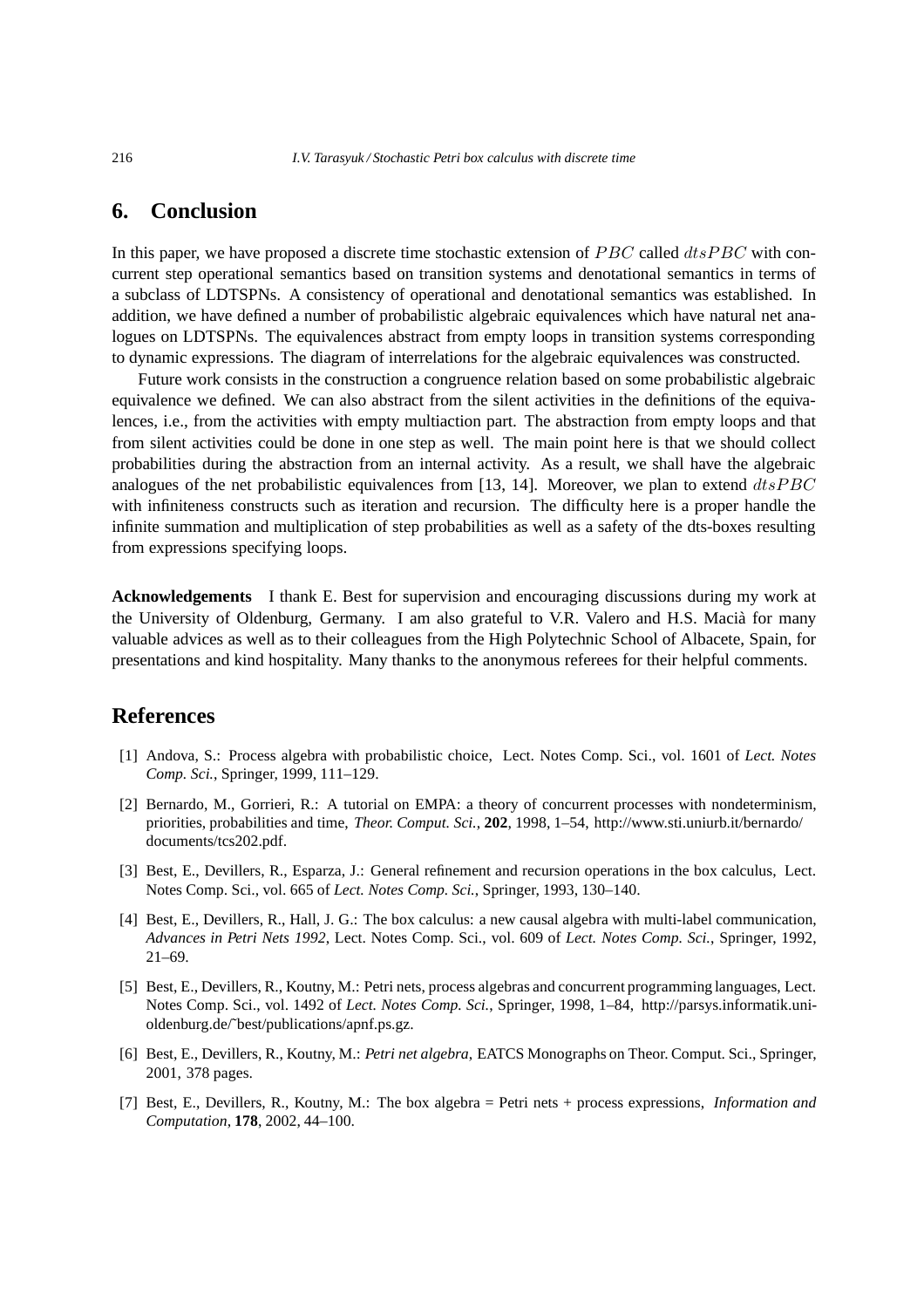- [8] Best, E., Koutny, M.: A refined view of the box algebra, *Proc.* 16th *ICATPN 1995*, Lect. Notes Comp. Sci., vol. 935 of *Lect. Notes Comp. Sci.*, Springer, 1995, 1–20, http://parsys.informatik.uni-oldenburg.de/~best/ publications/pn95.ps.gz.
- [9] Buchholz, P.: Markovian process algebra: composition and equivalence, *Proc.* 2<sup>nd</sup> Int. Workshop on Process *Algebras and Performance Modelling (PAPM) 1994*, Arbeitsberichte des IMMD, number 27 in Arbeitsberichte des IMMD, University of Erlangen, Germany, 1994, 11–30.
- [10] Buchholz, P.: A notion of equivalence for stochastic Petri nets, *Proc.* 16<sup>th</sup> *ICATPN 1995*, Lect. Notes Comp. Sci., vol. 935 of *Lect. Notes Comp. Sci.*, Springer, 1995, 161–180.
- [11] Buchholz, P.: Iterative decomposition and aggregation of labeled GSPNs, *Proc.* 19<sup>th</sup> *ICATPN 1998*, Lect. Notes Comp. Sci., vol. 1420 of *Lect. Notes Comp. Sci.*, Springer, 1998, 226–245.
- [12] Buchholz, P., Kemper, P.: Quantifying the dynamic behavior of process algebras, Lect. Notes Comp. Sci., vol. 2165 of *Lect. Notes Comp. Sci.*, Springer, 2001, 184–199.
- [13] Buchholz, P., Tarasyuk, I. V.: *A class of stochastic Petri nets with step semantics and related equivalence notions*, Technische Berichte TUD-FI00-12, Fakultät Informatik, Technische Universität Dresden, Germany, 2000, 18 pages, ftp://ftp.inf.tu-dresden.de/pub/berichte/tud00-12.ps.gz.
- [14] Buchholz, P., Tarasyuk, I. V.: Net and algebraic approaches to probabilistic modeling, *Joint Novosibirsk Computing Center and Institute of Informatics Systems Bulletin, Series Computer Science*, **15**, 2001, 31–64, Novosibirsk, Russia, http://itar.iis.nsk.su/files/itar/pages/spnpancc.pdf.
- [15] Devillers, R.: Petri boxes and finite processes, Lect. Notes Comp. Sci., vol. 1119 of *Lect. Notes Comp. Sci.*, Springer, 1996, 465–480.
- [16] Donatelli, S., Ribaudo, M., Hillston, J.: A comparison of perfomance evaluation process algebra and generalized stochastic Petri nets, *Proc.* 6<sup>th</sup> Int. Workshop on Petri Nets and Performance Models (PNPM) 1995, IEEE Computer Society Press, Durham, USA, 1995, 158–168.
- [17] Florin, G., Natkin, S.: Les reseaux de Petri stochastiques, *Technique et Science Informatique*, **4**, 1985, 143–160.
- [18] van Glabbeek, R. J.: The linear time branching time spectrum II: the semantics of sequential systems with silent moves. Extended abstract, *Proc.* 4 th *CONCUR 1993*, Lect. Notes Comp. Sci., vol. 715 of *Lect. Notes Comp. Sci.*, Springer, 1993, 66–81.
- [19] Hansson, H.: Time and probability in formal design of distributed systems, *Real-Time Safety Critical Systems*, **1**, 1994.
- [20] Hermanns, H., Rettelbach, M.: Syntax, semantics, equivalences and axioms for MTIPP, *Proc.* 2<sup>nd</sup> Int. Work*shop on Process Algebras and Performance Modelling (PAPM) 1994*, Arbeitsberichte des IMMD, number 27 in Arbeitsberichte des IMMD, University of Erlangen, Germany, 1994, 71–88, http://ftp.informatik.unierlangen.de/local/inf7/papers/Hermanns/syntax semantics equivalences axioms for MTIPP.ps.gz.
- [21] Hillston, J.: *A compositional approach to performance modelling*, Cambridge University Press, UK, 1996, 158 pages, http://www.dcs.ed.ac.uk/pepa/book.pdf.
- [22] Jonsson, B., Yi, W., Larsen, K. G.: Probabilistic extensions of process algebras, in: *Handbook of Process Algebra* (J. A. Bergstra, A. Ponse, S. A. Smolka, Eds.), chapter 11, Elsevier Science B.V., Amsterdam, The Netherlands, 2001, 685–710.
- [23] Kotov, V. E.: An algebra for parallelism based on Petri nets, Lect. Notes Comp. Sci., vol. 64 of *Lect. Notes Comp. Sci.*, Springer, 1978, 39–55.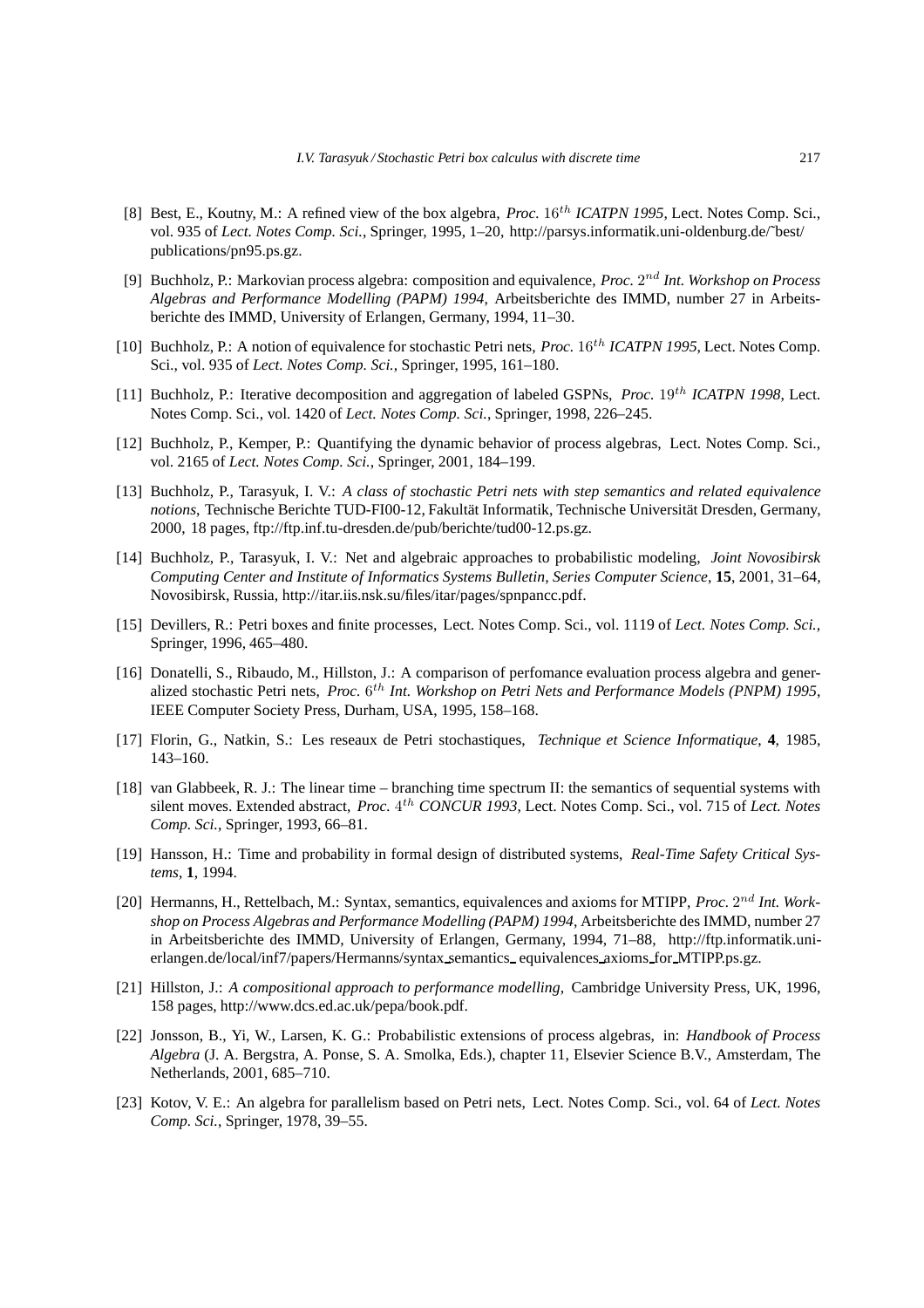- [24] Kotov, V. E., A.Cherkasova, L.: On structural properties of generalized processes, Lect. Notes Comp. Sci., vol. 188 of *Lect. Notes Comp. Sci.*, Springer, 1985, 288–306.
- [25] Koutny, M.: Partial order semantics of box expressions, Lect. Notes Comp. Sci., vol. 815 of *Lect. Notes Comp. Sci.*, Springer, 1994, 318–337.
- [26] Koutny, M., Best, E.: Operational and denotational semantics for the box algebra, *Theor. Comput. Sci.*, **211**, 1999, 1–83, http://parsys.informatik.uni-oldenburg.de/˜best/publications/tcs.ps.gz.
- [27] Larsen, K. G., Skou, A.: Bisimulation through probabilistic testing, *Information and Computation*, **94**, 1991, 1–28.
- [28] Larsen, K. G., Skou, A.: Compositional verification of probabilistic processes, Lect. Notes Comp. Sci., vol. 630 of *Lect. Notes Comp. Sci.*, Springer, 1992, 456–471.
- [29] Macià, H.: *sPBC: Una extensión Markoviana del Petri box calculus*, Technical report, Departamento de Inform´atica, Universidad de Castilla-La Mancha, Albacete, Spain, 2003, Ph. D. thesis, 249 pages, in Spanish, http://www.info-ab.uclm.es/retics/publications/2003/sPBCthesis03.pdf.
- [30] Macià, H., Valero, V., Cazorla, D., Cuartero, F.: Introducing the iteration in sPBC, *Proc.* 24<sup>th</sup> *FORTE* 2004, Lect. Notes Comp. Sci., vol. 3235 of *Lect. Notes Comp. Sci.*, Springer, 2004, 292–308, http://www.infoab.uclm.es/retics/publications/2004/forte04.pdf.
- [31] Maci`a, H., Valero, V., Cuartero, F.: *A congruence relation in finite sPBC*, Technical Report DIAB-02-01- 31, Departamento de Informática, Universidad de Castilla-La Mancha, Albacete, Spain, 2002, 34 pages, http://www.info-ab.uclm.es/retics/publications/2002/tr020131.ps.
- [32] Macià, H., Valero, V., Cuartero, F.: Defining equivalence relations in sPBC, *Proc.* 1<sup>st</sup> Int. Conf. on the *Principles of Software Engineering (PriSE) 2004*, Buenos Aires, Argentina, 2004, 195–205, http://www.infoab.uclm.es/retics/publications/2004/prise04.pdf.
- [33] Macià, H., Valero, V., Cuartero, F., de Frutos, D.: A congruence relation for sPBC, 2004, 62 pages, submitted.
- [34] Macià, H., Valero, V., Cuartero, F., Pelayo, F.: Improving the synchronization in stochastic Petri box calculus, *Actas de las II Jornadas sobre Programacion y Lenguajes (PROLE) 2002*, El Escorial, Spain, 2002.
- [35] Macià, H., Valero, V., Cuartero, F., Pelayo, F.: *A new proposal for the synchronization in sPBC*, Technical Report DIAB-02-01-26, Departamento de Informática, Universidad de Castilla-La Mancha, Albacete, Spain, 2002, 15 pages, http://www.info-ab.uclm.es/sec-ab/Tecrep/newproposalsysPBC.ps.
- [36] Macià, H., Valero, V., Cuartero, F., Pelayo, F.: A new synchronization in finite stochastic Petri box calculus, *Proc.* 3 rd *International IEEE Conference on Application of Concurrency to System Design*, IEEE Computer Society Press, Guimarães, Portugal, 2003, 216–225, http://www.info-ab.uclm.es/retics/publications/2003/ acsd03.pdf.
- [37] Macià, H., Valero, V., Cuartero, F., Ruiz, M. C.: sPBC: a Markovian extension of Petri box calculus with immediate multiactions, 2005, 27 pages, work in progress.
- [38] Macià, H., Valero, V., D., C., Cuartero, F.: *Introducing the iteration in sPBC*, Technical Report DIAB-03-01-37, Departamento de Informática, Universidad de Castilla-La Mancha, Albacete, Spain, 2003, 20 pages, http://www.info-ab.uclm.es/descargas/tecnicalreports/DIAB-03-01-37/diab030137.zip.
- [39] Macià, H., Valero, V., de-Frutos, D.: sPBC: a Markovian extension of finite Petri box calculus, *Proc.* 9<sup>th</sup> *IEEE Int. Workshop on Petri Nets and Performance Models (PNPM) 2001*, IEEE Computer Society Press, Aachen, Germany, 2001, 207–216, http://www.info-ab.uclm.es/retics/publications/2001/pnpm01.ps.
- [40] Maci`a, H., Valero, V., de Frutos, D.: sPBC: a Markovian extension of finite PBC, *Actas de IX Jornadas de Concurrencia (JC) 2001*, Sitges, Spain, 2001, 243–256, http://www.info-ab.uclm.es/retics/publications/2001/ mvfjc01.ps.